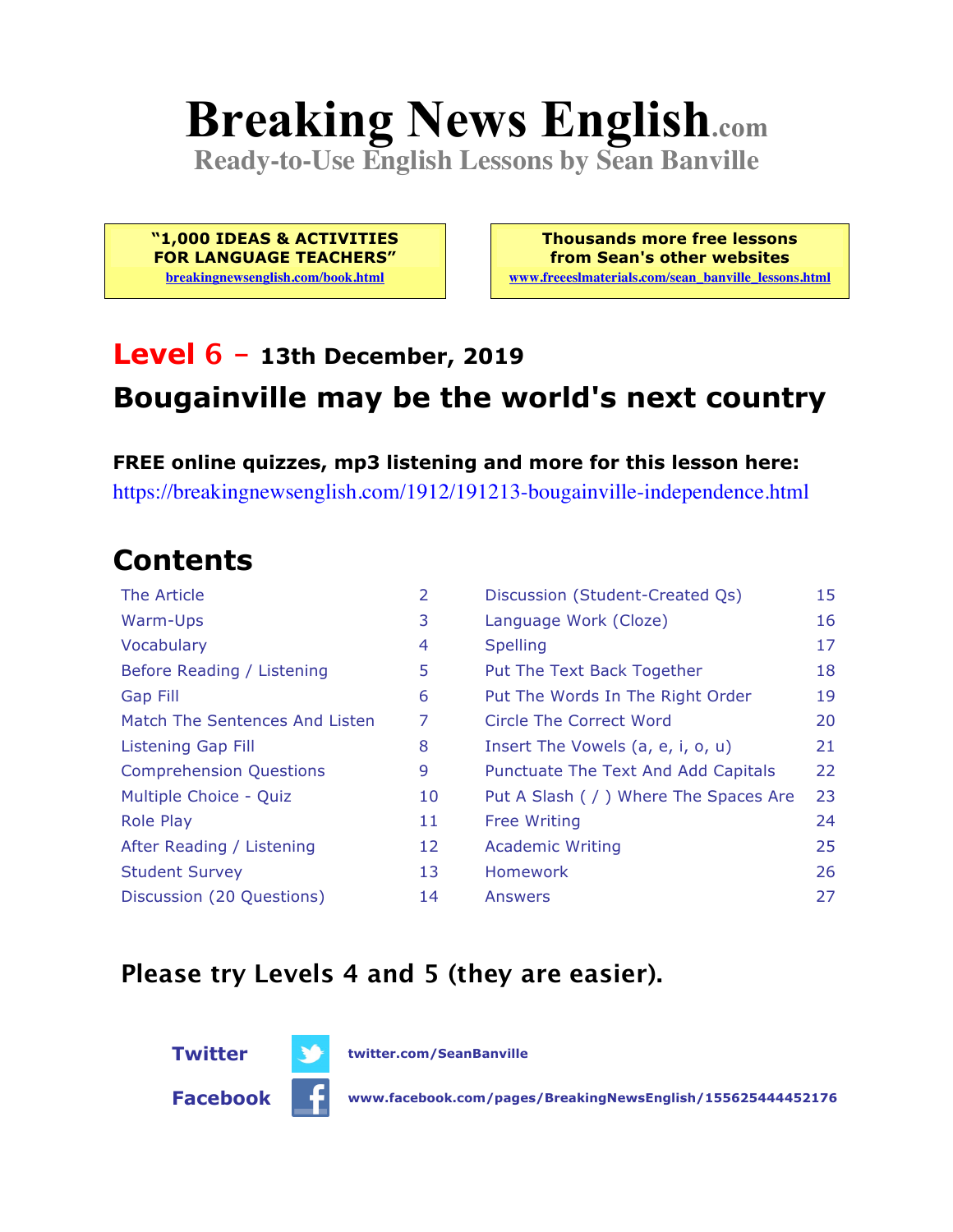### **THE ARTICLE**

From https://breakingnewsenglish.com/1912/191213-bougainville-independence.html

The process is under way for the possible introduction of a new member to the global family of nations. The people of Bougainville in Papua New Guinea have voted overwhelmingly for independence in a referendum. The vote was held on the island between the 23rd of November and the 7th of December. The vote was a non-binding referendum, which means the Papua New Guinea (PNG) government does not have to pass it into law. However, PNG gave the vote its full consent and should now consider acting on the result of the vote. Voters had two options - greater autonomy or full independence. Over 181,000 people cast their ballot and nearly 98 per cent of them voted in favour of independence.

Bougainville is the largest island of the PNG chain of islands. It is geographically part of the Solomon Islands archipelago and used to be known as the Republic of North Solomons. It has a population of around 250,000 people. Bougainvilleans started a fight to achieve their independence in the 1960s. This was a decade before Papua New Guinea was granted independence in 1975. Bougainville was declared part of PNG in 1976. This sparked the Bougainville Civil War between 1988– 1998. Over 20,000 people lost their lives in that conflict. The Prime Minister of PNG said: "I ask for some time for the people of PNG to absorb and process this result." He said his government was committed to adhering to the poll's result.

Sources: https://www.**abc.net.au**/news/2019-12-11/bougainville-independence-referendumresult/11787434 https://www.**bbc.com**/news/world-asia-50739203 https://www.**smh.com.au**/world/oceania/bougainville-votes-overwhelmingly-for-independencefrom-png-20191211-p53iw6.html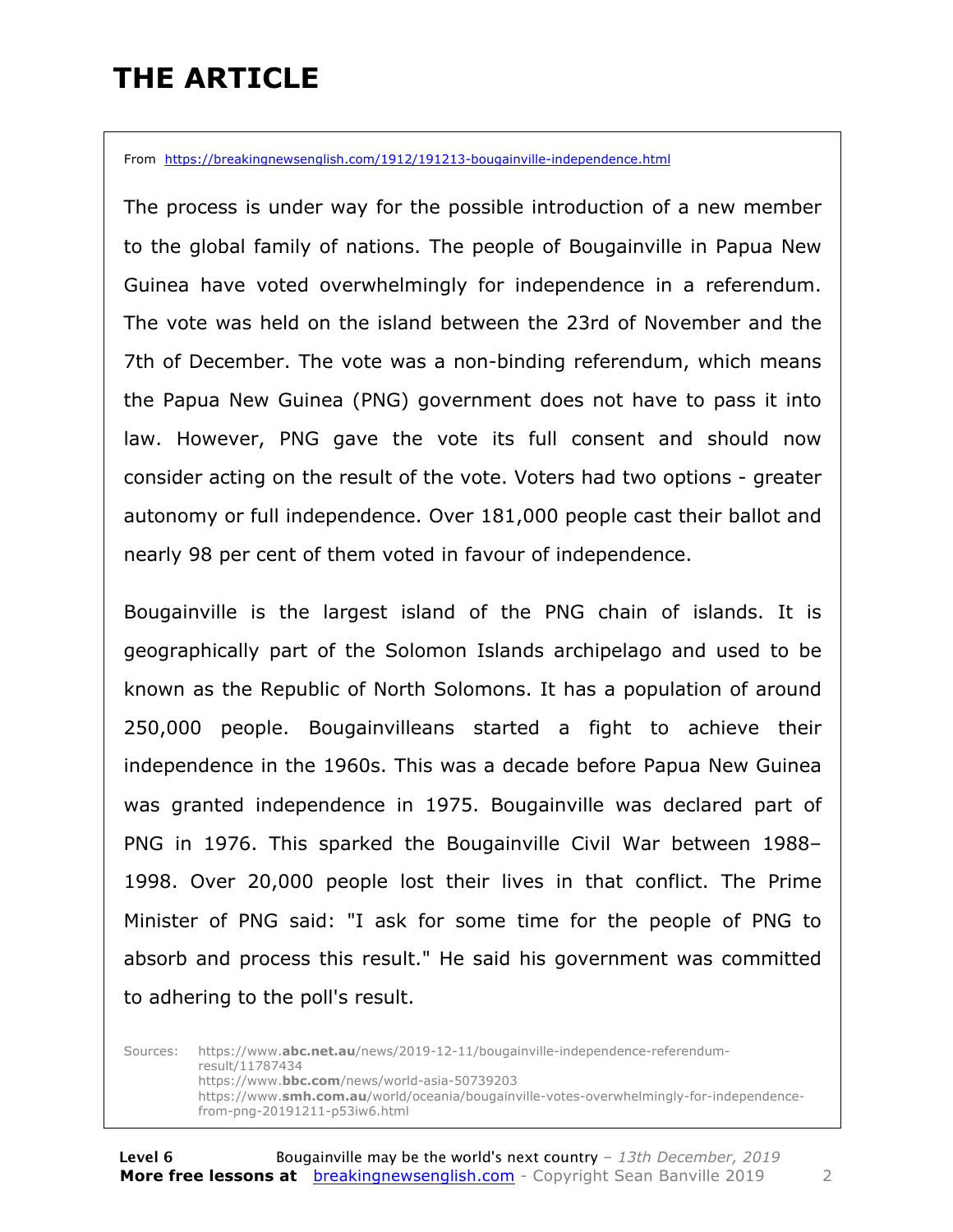#### **WARM-UPS**

**1. INDEPENDENCE:** Students walk around the class and talk to other students about independence. Change partners often and share your findings.

**2. CHAT:** In pairs / groups, talk about these topics or words from the article. What will the article say about them? What can you say about these words and your life?

process / member / global family / nations / independence / referendum / vote / law / chain / archipelago / population / decade / civil war / conflict / government / result

Have a chat about the topics you liked. Change topics and partners frequently.

**3. MORE COUNTRIES:** Students A **strongly** believe there should be more countries in the world; Students B **strongly** believe the opposite. Change partners again and talk about your conversations.

4. NATIONS: What do you know about these nations? What would you like to know? Complete this table with your partner(s). Change partners often and share what you wrote.

|            | <b>What I Know</b> | <b>What I Want To Know</b> |
|------------|--------------------|----------------------------|
| <b>PNG</b> |                    |                            |
| <b>NZ</b>  |                    |                            |
| <b>UAE</b> |                    |                            |
| UK         |                    |                            |
| <b>USA</b> |                    |                            |
| CAF        |                    |                            |

**5. COUNTRY:** Spend one minute writing down all of the different words you associate with the word "country". Share your words with your partner(s) and talk about them. Together, put the words into different categories.

**6. NATIONHOOD:** Rank these with your partner. Put the most important things about nationhood at the top. Change partners often and share your rankings.

- currency
- national anthem
- border control
- armed forces
- foreign policy
- passports
- international sports teams
- a seat at the UN
-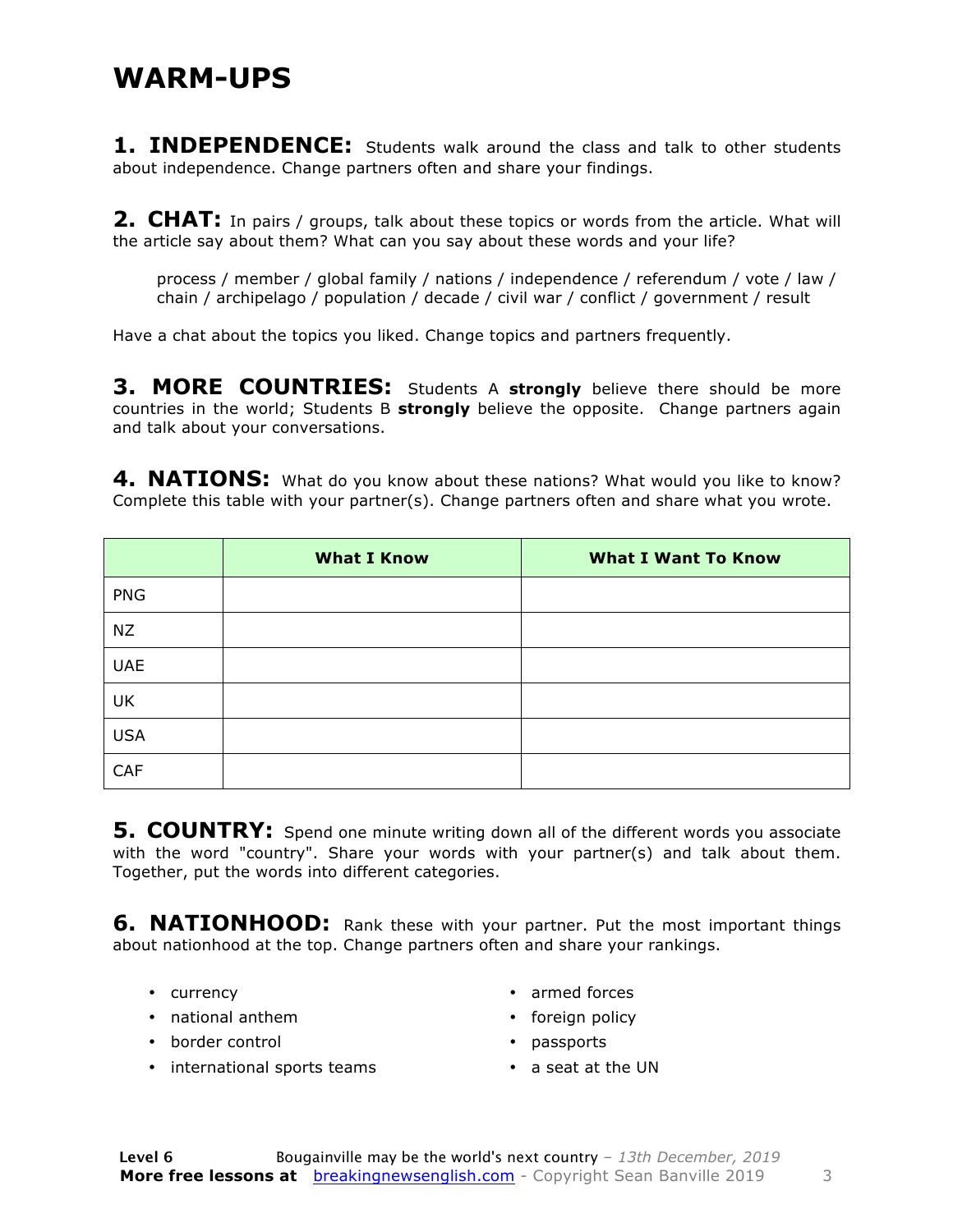#### **VOCABULARY MATCHING**

#### **Paragraph 1**

| 1.  | overwhelmingly | а. | Make a vote.                                                                                                           |
|-----|----------------|----|------------------------------------------------------------------------------------------------------------------------|
| 2.  | referendum     | b. | Very great in amount.                                                                                                  |
| 3.  | non-binding    | c. | The right or condition of self-government.                                                                             |
| 4.  | consent        | d. | A vote by people in a country on a single<br>political question which has been asked of<br>them for a direct decision. |
| 5.  | autonomy       | e. | Permission for something to happen or<br>agreement to do something.                                                    |
| 6.  | ballot         | f. | An agreement or promise that does not<br>have an obligation to fulfill that agreement<br>or promise.                   |
| 7.  | cast           | g. | A piece of paper on which people make their<br>vote.                                                                   |
|     | Paragraph 2    |    |                                                                                                                        |
| 8.  | archipelago    | h. | A group of islands.                                                                                                    |
| 9.  | achieve        | i. | Promised to follow a certain course<br>or<br>policy.                                                                   |
| 10. | granted        | j. | Successfully bring about or reach a desired<br>objective, level, or result by effort, skill, or                        |
| 11. |                |    | courage.                                                                                                               |
|     | declared       | k. | A long armed struggle or war.                                                                                          |
| 12. | sparked        | Ι. | Agreed to give<br>allow<br>something<br>or<br>something requested to happen.                                           |
| 13. | conflict       | m. | Openly or formally asserted or announced.                                                                              |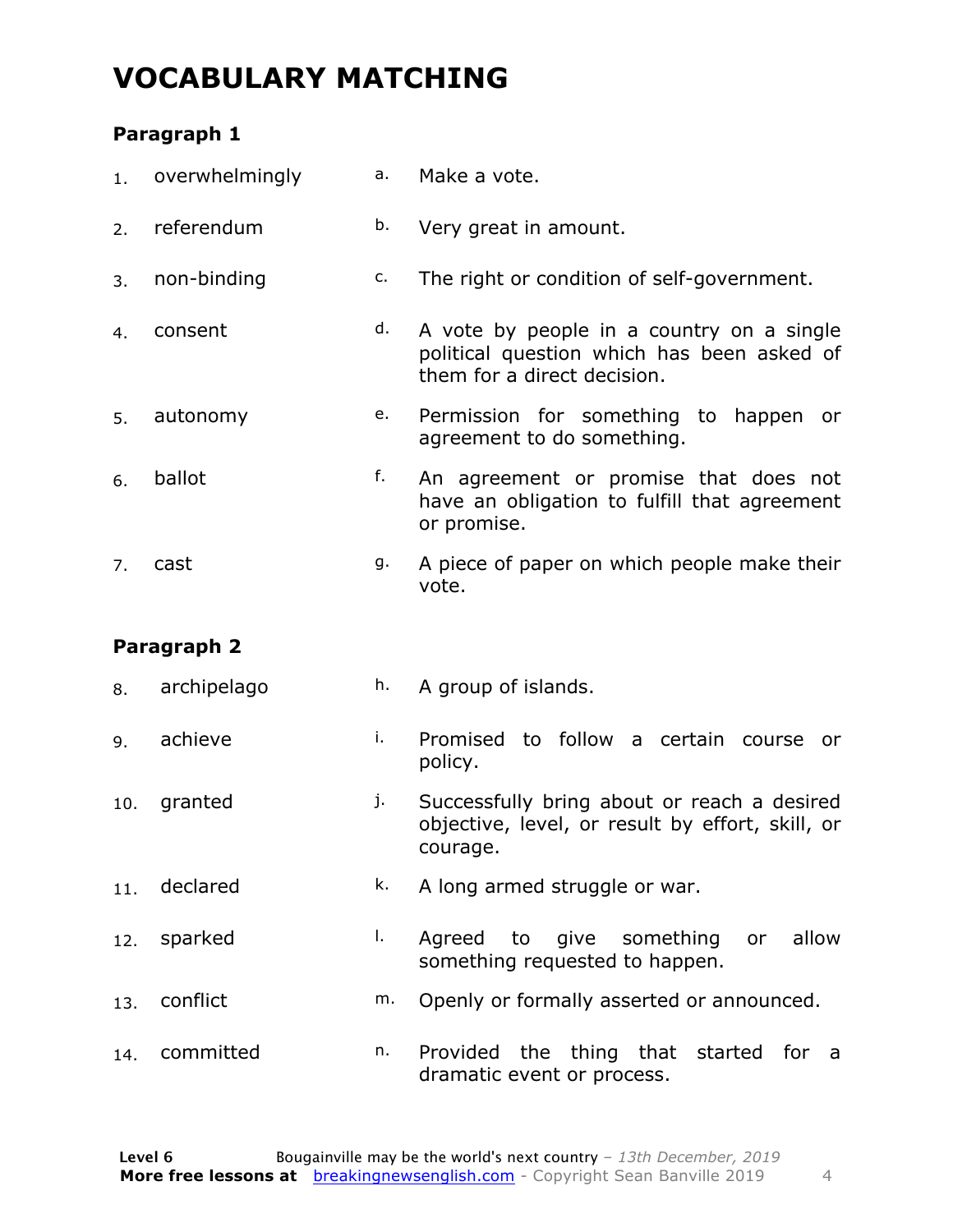### **BEFORE READING / LISTENING**

From https://breakingnewsenglish.com/1912/191213-bougainville-independence.html

#### **1. TRUE / FALSE:** Read the headline. Guess if a-h below are true (T) or false (F).

- a. The article said Bougainville would become a country next year. **T / F**
- b. The referendum was two days long. **T / F**
- c. PNG must now pass Bougainville's independence into law. **T / F**
- d. In the vote, 98% of people voted for independence. **T / F**
- e. Bougainville is part of the Solomon Islands archipelago. **T / F**
- f. Bougainville has a population of a quarter of a million people. **T / F**
- g. Bougainville suffered a decade-long civil war. **T / F**
- h. PNG's prime minister said he would stick to the result of the poll. **T / F**

#### **2. SYNONYM MATCH:**

Match the following synonyms. The words in **bold** are from the news article.

- **1. under way**
- **2. held**
- **3. consent**
- **4. consider**
- **5. ballot**
- **6. part**
- **7. archipelago**
- **8. granted**
- **9. sparked**
- **10. adhering**
- a. island chain
- b. think about
- c. ignited
- d. conducted
- e. sticking
- f. given
- g. in progress
- h. vote
- i. region
- j. agreement

#### **3. PHRASE MATCH:** (Sometimes more than one choice is possible.)

- 1. The process is under
- 2. voted overwhelmingly for
- 3. pass it into
- 4. Over 181,000 people cast
- 5. 98 per cent of them voted in
- 6. part of the Solomon Islands
- 7. Papua New Guinea was
- 8. This sparked the
- 9. 20,000 people lost
- 10. committed to adhering to the
- a. granted independence
- b. favour
- c. poll's result
- d. their lives
- e. independence
- f. Bougainville Civil War
- g. way
- h. law
- i. archipelago
- j. their ballot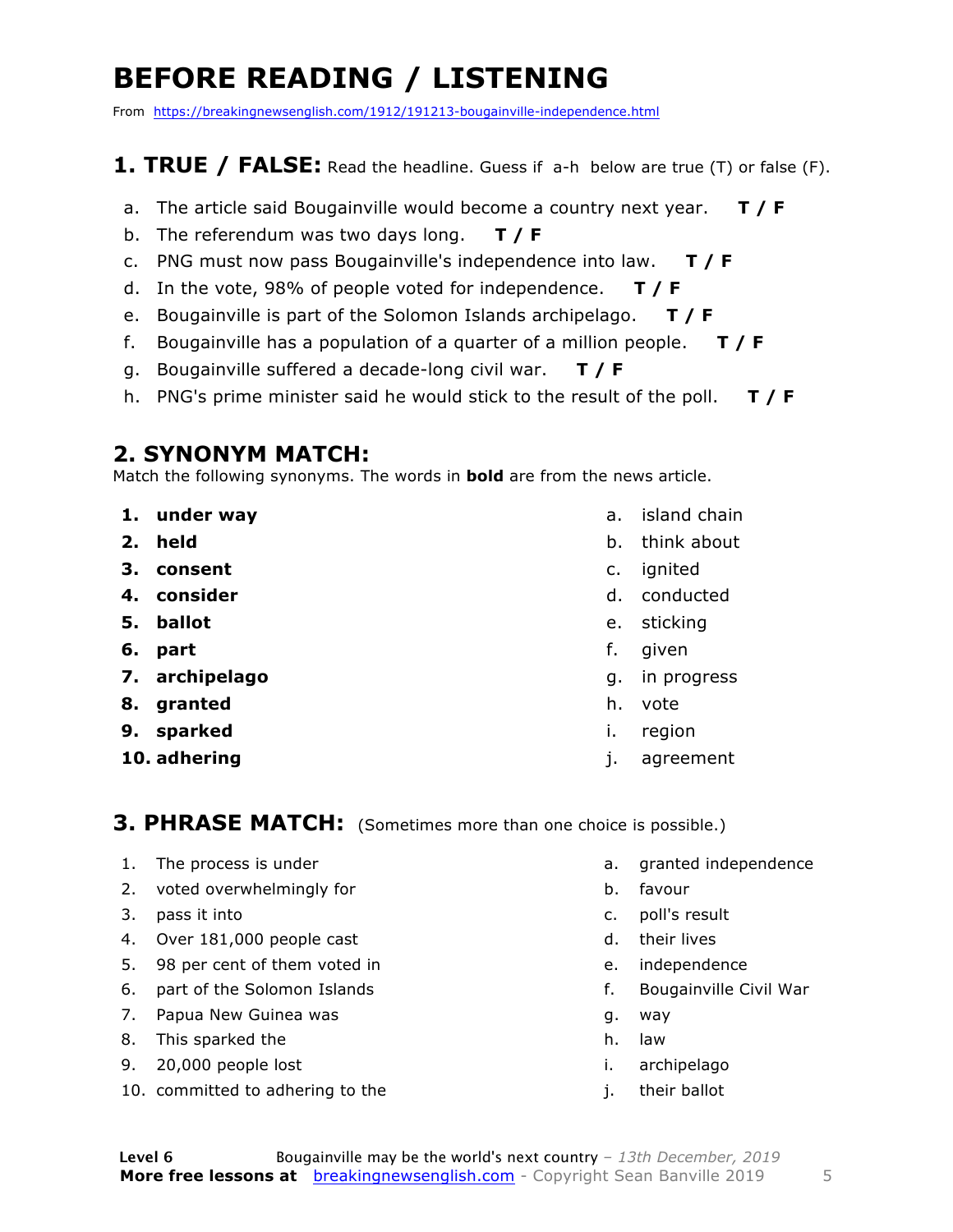### **GAP FILL**

From https://breakingnewsenglish.com/1912/191213-bougainville-independence.html

The process is  $(1)$  \_\_\_\_\_\_\_\_\_\_\_\_\_ way for the possible introduction of a new member to the global  $(2)$ of nations. The people of Bougainville in Papua New Guinea have voted (3) \_\_\_\_\_\_\_\_\_\_\_\_\_\_ for independence in a referendum. The vote was held on the island between the 23rd of November and the 7th of December. The vote was a (4) \_\_\_\_\_\_\_\_\_\_\_\_ referendum, which means the Papua New Guinea (PNG) government does not have to pass it into law. However, PNG gave the vote its full (5) and should now consider acting on the result of the vote. Voters had two (6) \_\_\_\_\_\_\_\_\_\_\_\_ - greater autonomy or full independence. Over 181,000 people (7) \_\_\_\_\_\_\_\_\_\_\_\_ their ballot and nearly 98 per cent of them voted in (8) \_\_\_\_\_\_\_\_\_\_\_\_ of independence. *non-binding options under favour overwhelmingly cast family consent*

Bougainville is the largest island of the PNG chain of islands. It is geographically part of the Solomon Islands (9) \_\_\_\_\_\_\_\_\_\_\_\_ and used to be known as the Republic of North Solomons. It has a population of around 250,000 people. Bougainvilleans started a fight to (10) \_\_\_\_\_\_\_\_\_\_\_\_ their independence in the 1960s. This was a  $(11)$ before Papua New Guinea was granted independence in 1975. Bougainville was (12) \_\_\_\_\_\_\_\_\_\_\_\_ part of PNG in 1976. This (13) \_\_\_\_\_\_\_\_\_\_\_\_ the Bougainville Civil War between 1988– 1998. Over 20,000 people lost their lives in that (14) \_\_\_\_\_\_\_\_\_\_\_\_. The Prime Minister of PNG said: "I ask for some time for the people of PNG to (15) \_\_\_\_\_\_\_\_\_\_\_\_\_ and process this result." He said his government was committed to  $(16)$  \_\_\_\_\_\_\_\_\_\_\_\_\_\_\_\_\_ to the poll's result. *declared achieve absorb sparked adhering archipelago decade conflict*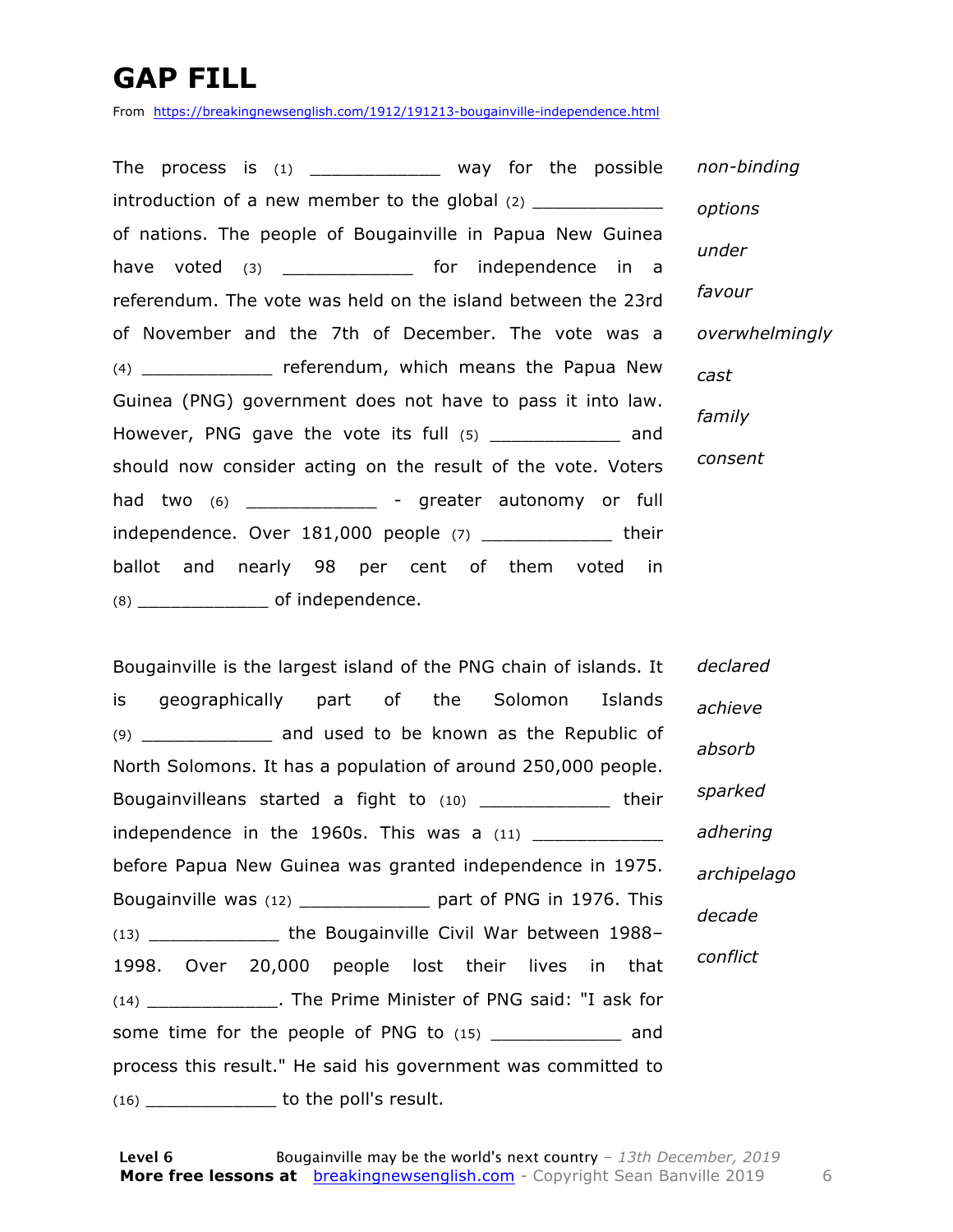#### **LISTENING – Guess the answers. Listen to check.**

From https://breakingnewsenglish.com/1912/191213-bougainville-independence.html

| 1) the possible introduction of a new member to the _______ nations            |
|--------------------------------------------------------------------------------|
| a. globe all family of                                                         |
| b. glow ball family of                                                         |
| c. globule family of                                                           |
| d. global family of                                                            |
| 2) The vote was a non-                                                         |
| a. binding referendum                                                          |
| b. bind in referendum                                                          |
| c. bind din referendum                                                         |
| d. bine din referendum                                                         |
| 3) PNG gave the vote its full consent and should now consider _______ result   |
| a. acting off the                                                              |
| b. acting on the                                                               |
| c. acting once the                                                             |
| d. acting only the                                                             |
| 4) Voters had two options - greater autonomy or _______                        |
| a. full independently                                                          |
| b. full independent                                                            |
| c. full independence                                                           |
| d. full in deep-end dance                                                      |
| 5) Over 181,000 people cast their ballot and nearly 98 per cent of them ______ |
| a. voted on favour                                                             |
| b. voted in favour                                                             |
| c. voted off favour                                                            |
| d. voted at favour                                                             |
| 6) Bougainville is the largest island of the PNG ______                        |
| a. chair of islands                                                            |
| b. chain of islands                                                            |
| c. grain of islands<br>d. churn of islands                                     |
|                                                                                |
| 7) It is geographically part of the Solomon                                    |
| a. Islands archipelago                                                         |
| b. Islands arpeggio<br>c. Islands arch lumbago                                 |
| d. Islands are key peel ago                                                    |
| 8) This was a decade before Papua New Guinea was _______                       |
| a. grant it independence                                                       |
| b. grand tide independence                                                     |
| c. granted independence                                                        |
| d. grant Ted independence                                                      |
| 9) Over 20,000 people lost their lives ______                                  |
| a. in that conflict                                                            |
| b. in that conflicts                                                           |
| c. in that conflicting                                                         |
| d. in that conflicted                                                          |
| 10) I ask for some time for the people of PNG to absorb and ______             |
| a. pro cyst this result                                                        |
| b. protest this result                                                         |
| c. prose test this result                                                      |
| d. process this result                                                         |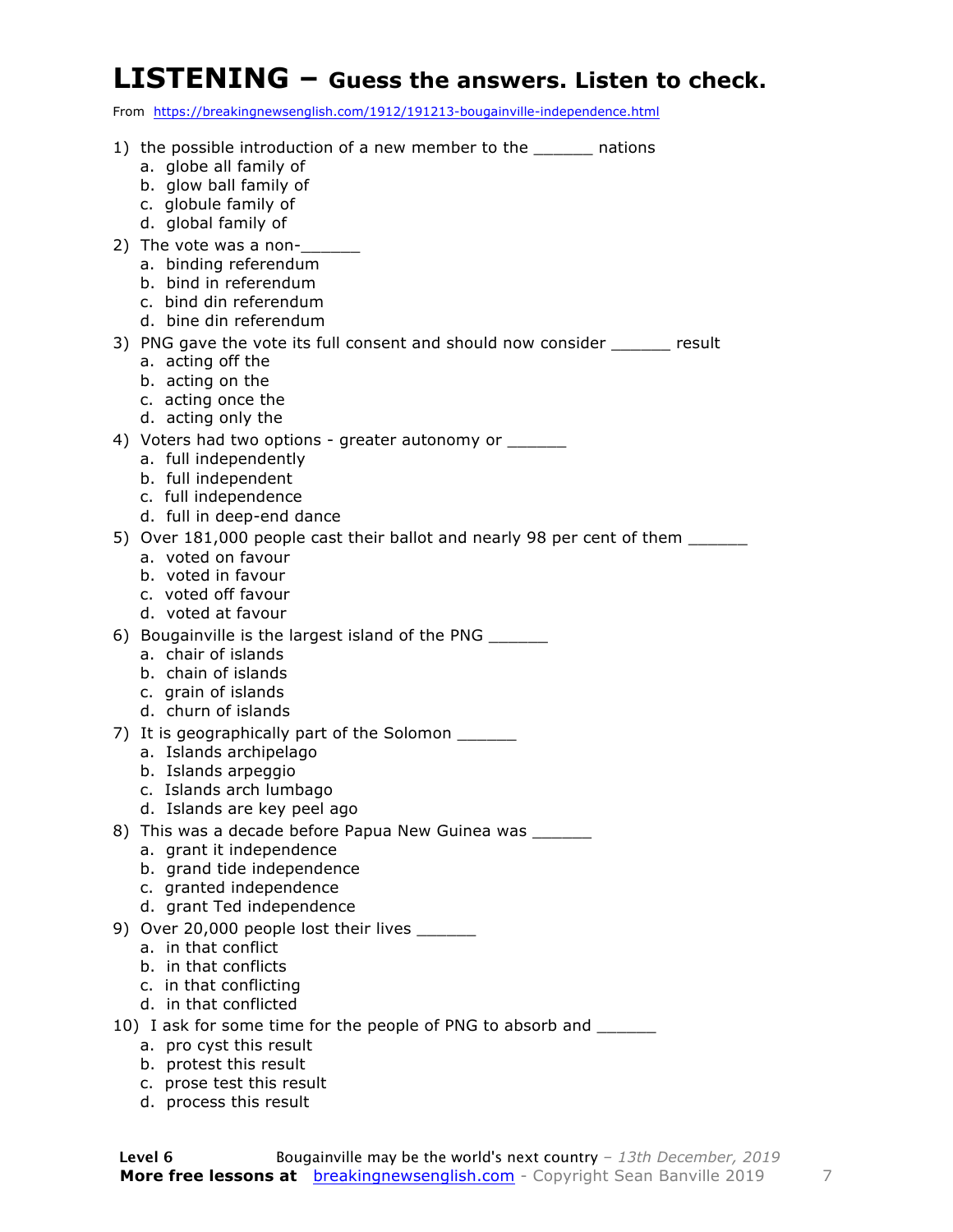#### **LISTENING – Listen and fill in the gaps**

From https://breakingnewsenglish.com/1912/191213-bougainville-independence.html

The process  $(1)$  \_\_\_\_\_\_\_\_\_\_\_\_\_\_\_\_\_\_\_\_\_\_\_\_\_\_ for the possible introduction of a new member to the global family of nations. The people of Bougainville in Papua New Guinea (2) **New Guinea** (2) **New Guinea** (2) **New Guinea** (2) The vote was held on the island between the 23rd of November and the 7th of December. The vote (3) \_\_\_\_\_\_\_\_\_\_\_\_\_\_\_\_\_\_\_\_\_\_\_\_ referendum, which means the Papua New Guinea (PNG) government does not have (4) **Example 2 into law. However, PNG gave the vote its full** consent and should now consider acting on the result of the vote. Voters had two options - greater (5) example the independence. Over 181,000 people cast their ballot and nearly 98 per cent of them voted (6) \_\_\_\_\_\_\_\_\_\_\_\_\_\_\_\_\_\_\_ independence.

Bougainville is the largest island of the PNG  $(7)$  . It is geographically part of the Solomon Islands (8) degree of the solomon Islands (8) known as the Republic of North Solomons. It has a population of around 250,000 people. Bougainvilleans started a fight to achieve their independence in the 1960s. This was (9) \_\_\_\_\_\_\_\_\_\_\_\_\_\_\_\_\_\_\_ Papua New Guinea was granted independence in 1975. Bougainville was (10) \_\_\_\_\_\_\_\_\_\_\_\_\_\_\_\_\_\_\_ PNG in 1976. This sparked the Bougainville Civil War between 1988–1998. Over 20,000 people (11) and the state of the state of the state of the state of the war that conflict. The Prime Minister of PNG said: "I ask for some time for the people of PNG to absorb and process this result." He said his government was committed (12) \_\_\_\_\_\_\_\_\_\_\_\_\_\_\_\_\_\_\_\_\_\_\_\_\_\_\_\_\_\_\_\_the poll's result.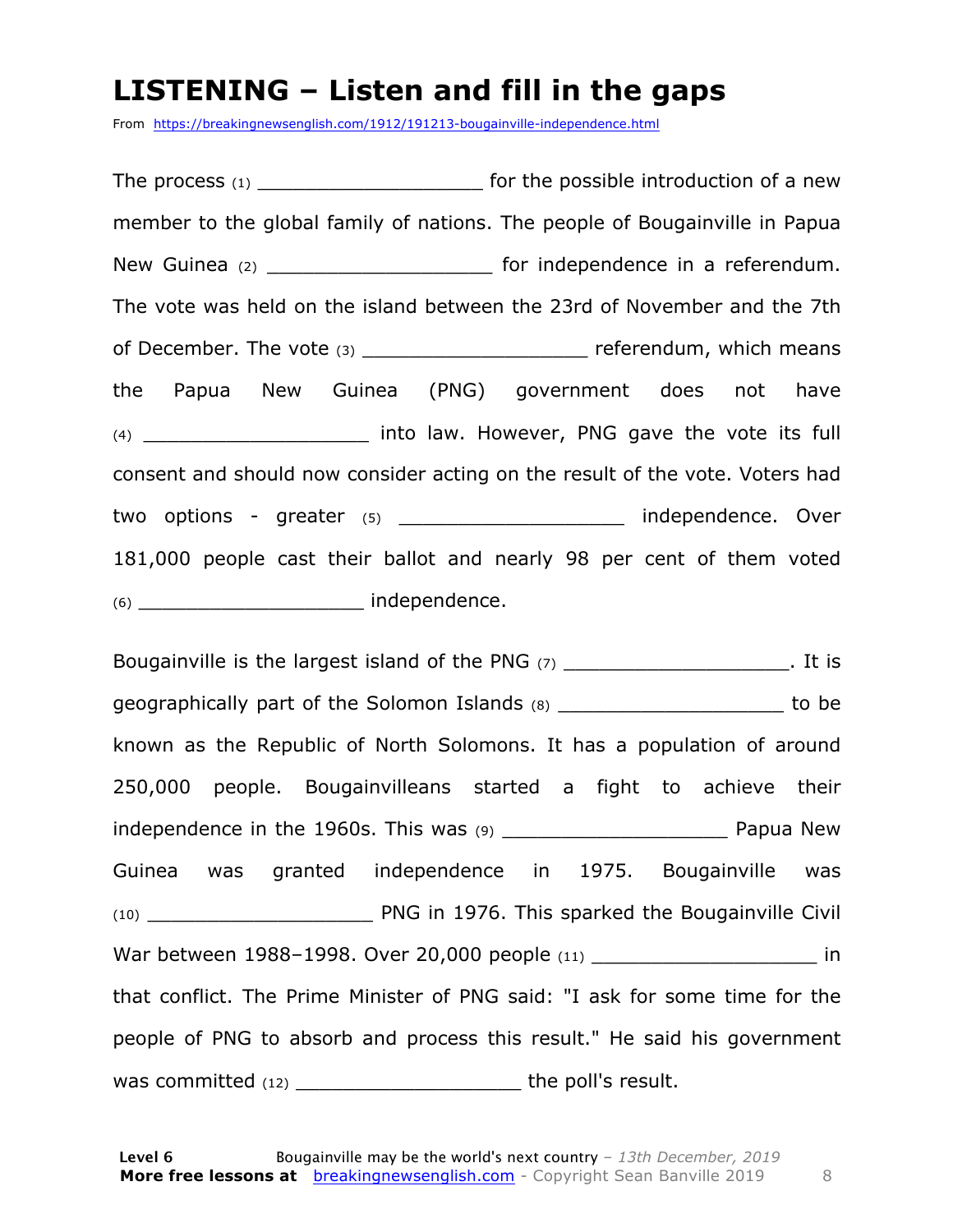### **COMPREHENSION QUESTIONS**

From https://breakingnewsenglish.com/1912/191213-bougainville-independence.html

- 1. What did the article say Bougainville might become a member of?
- 2. How long was the referendum?
- 3. Why doesn't PNG have to pass the vote's result into law?
- 4. What choice did people have besides full independence?
- 5. What percentage of people in the referendum voted for independence?
- 6. What archipelago is Bougainville a part of?
- 7. What is the population of Bougainville?
- 8. When did Papua New Guinea get its independence?
- 9. What happened between 1988-1998?
- 10. What does the PNG leader need to process the result of the vote?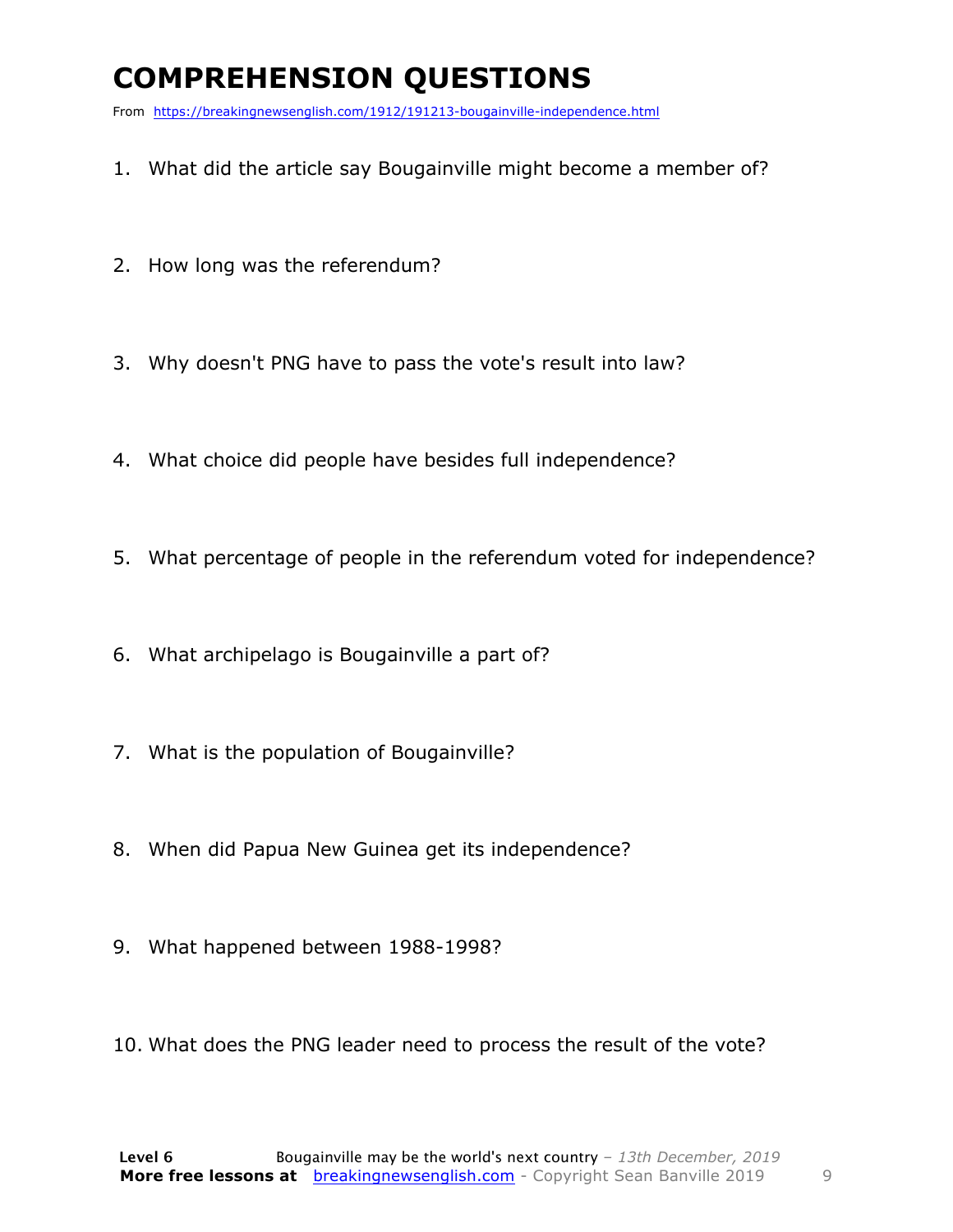### **MULTIPLE CHOICE - QUIZ**

From https://breakingnewsenglish.com/1912/191213-bougainville-independence.html

- 1) What did the article say Bougainville might become a
- member of?
- a) the UN
- b) a global trade pact
- c) the global family of nations
- d) the WHO
- 2) How long was the referendum?
- a) about two weeks
- b) about a week
- c) 10 days
- d) 48 hours

3) Why doesn't PNG have to pass the vote's result into law?

- a) the vote was non-binding
- b) it is a part of the UN
- c) PNG is a country
- d) it doesn't recognise the vote

4) What choice did people have besides full independence?

- a) no independence
- b) greater autonomy
- c) open borders
- d) control of borders

5) What percentage of people in the referendum voted for independence?

- a) 68%
- b) 78%
- c) 88%
- d) 98%

6) What archipelago is Bougainville a part of?

- a) the Philippines
- b) the Solomon Islands
- c) the Trobriand Islands
- d) the South Pacific islands

7) What is the population of Bougainville?

- a) around 250,000
- b) around 500,000
- c) around 750,000
- d) around a million
- 8) When did Papua New Guinea get
- its independence?
- a) 1970
- b) 1968
- c) 1975
- d) 1988

9) What happened between 1988- 1998?

- a) mass migration
- b) street protests
- c) international talks
- d) the Bougainville Civil War
- 10) What does the PNG leader need
- to process the result of the vote?
- a) time
- b) money
- c) meetings
- d) support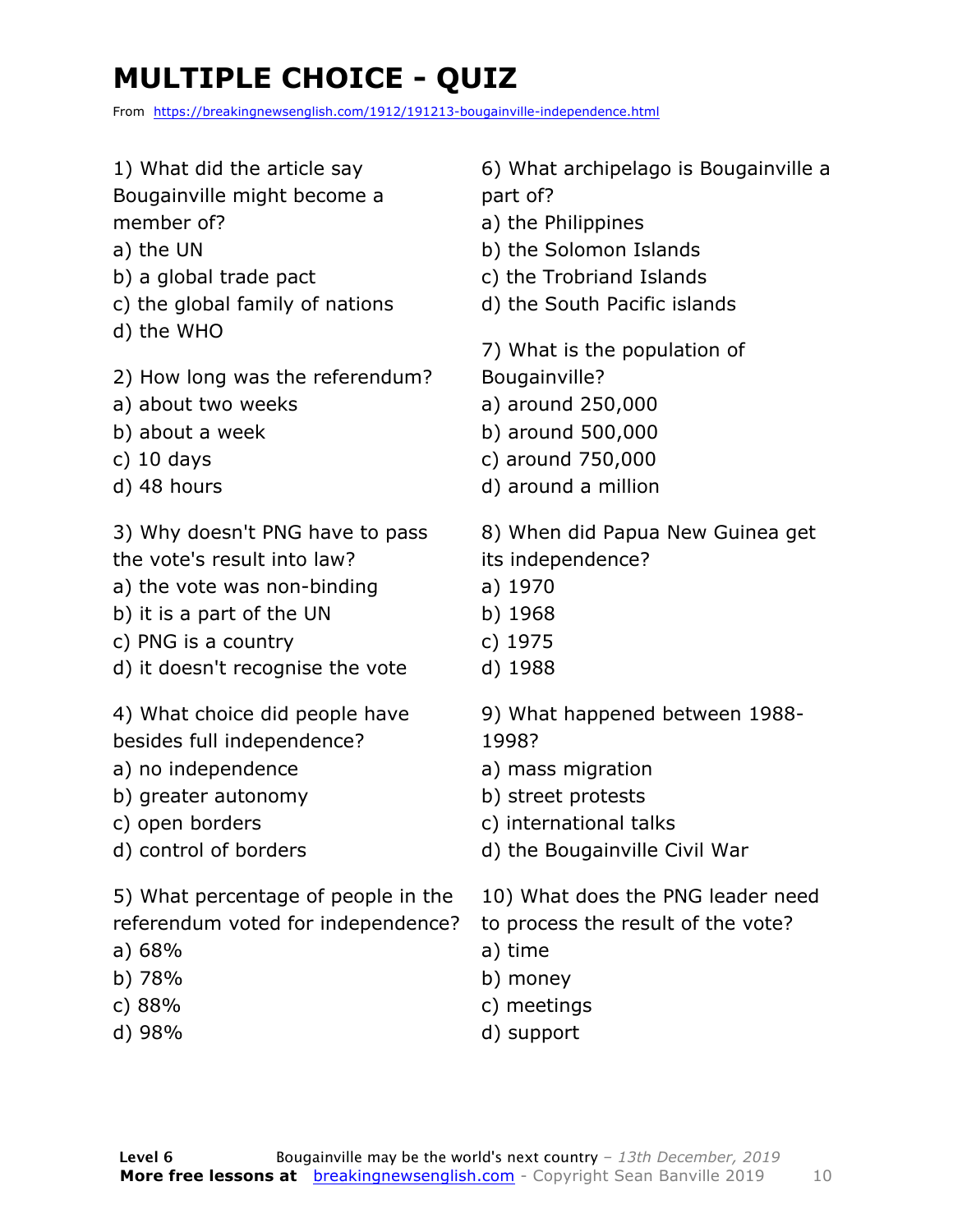## **ROLE PLAY**

From https://breakingnewsenglish.com/1912/191213-bougainville-independence.html

#### **Role A – Passports**

You think issuing passports is the most important part of being a country. Tell the others three reasons why. Tell them what is wrong with their things. Also, tell the others which is the least important of these (and why): a seat at the UN, national sports teams or border control.

#### **Role B – A Seat At The UN**

You think a seat at the UN is the most important part of being a country. Tell the others three reasons why. Tell them what is wrong with their things. Also, tell the others which is the least important of these (and why): passports, national sports teams or border control.

#### **Role C – National Sports Teams**

You think having national sports teams is the most important part of being a country. Tell the others three reasons why. Tell them what is wrong with their things. Also, tell the others which is the least important of these (and why): a seat at the UN, passports or border control.

#### **Role D – Border Control**

You think border control is the most important part of being a country. Tell the others three reasons why. Tell them what is wrong with their things. Also, tell the others which is the least important of these (and why): a seat at the UN, national sports teams or passports.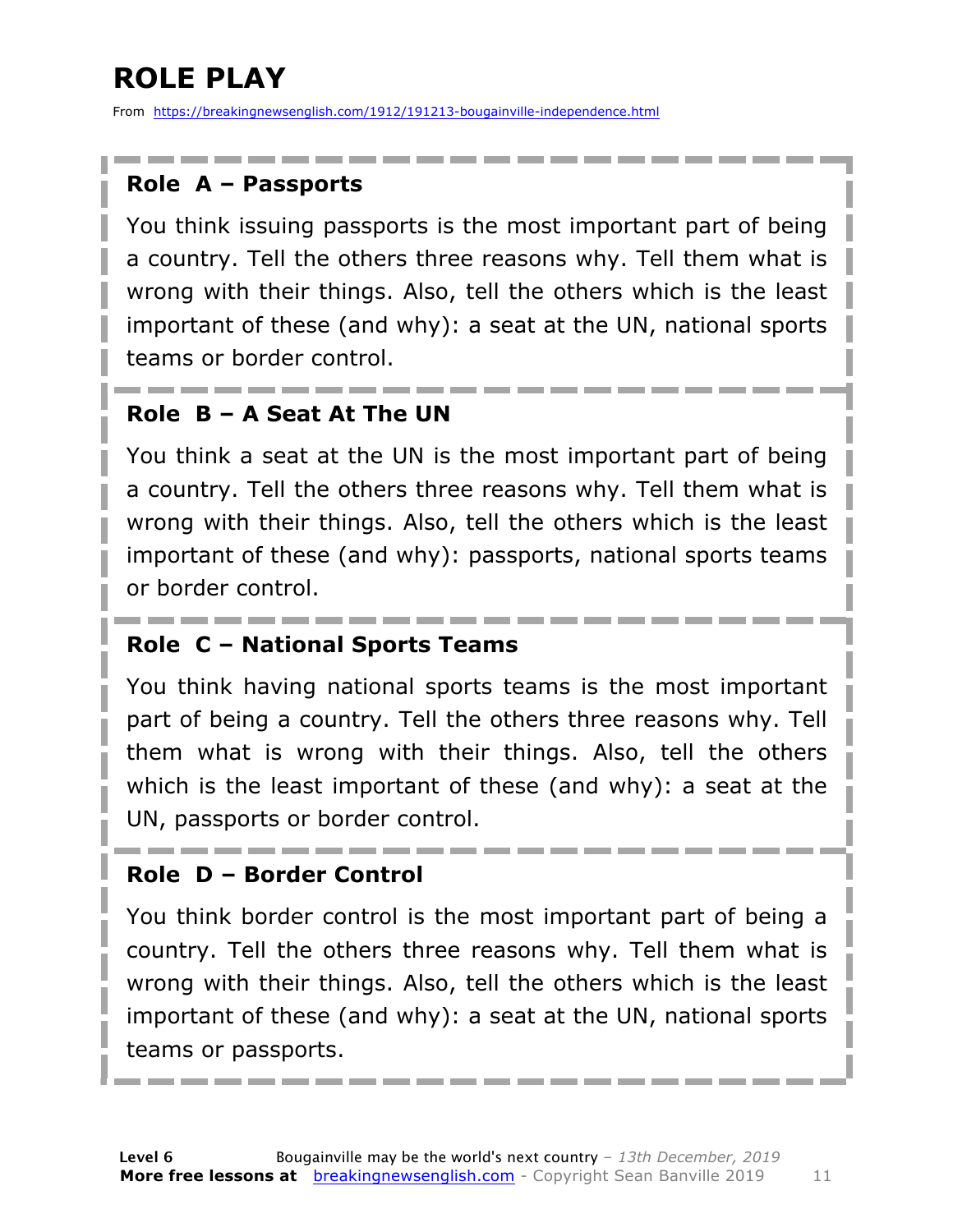## **AFTER READING / LISTENING**

From https://breakingnewsenglish.com/1912/191213-bougainville-independence.html

**1. WORD SEARCH:** Look in your dictionary / computer to find collocates, other meanings, information, synonyms … for the words 'independence' and 'country'.

| independence | country |
|--------------|---------|
|              |         |
|              |         |
|              |         |

- Share your findings with your partners.
- Make questions using the words you found.
- Ask your partner / group your questions.

**2. ARTICLE QUESTIONS:** Look back at the article and write down some questions you would like to ask the class about the text.

- Share your questions with other classmates / groups.
- Ask your partner / group your questions.

**3. GAP FILL:** In pairs / groups, compare your answers to this exercise. Check your answers. Talk about the words from the activity. Were they new, interesting, worth learning…?

**4. VOCABULARY:** Circle any words you do not understand. In groups, pool unknown words and use dictionaries to find their meanings.

**5. TEST EACH OTHER:** Look at the words below. With your partner, try to recall how they were used in the text:

| • under<br>• held | • largest<br>known<br>$\bullet$ |
|-------------------|---------------------------------|
| $\cdot$ means     | $\cdot$ around                  |
| $\cdot$ pass      | $\cdot$ decade                  |
| $\cdot$ full      | • sparked                       |
| $\cdot$ cast      | • result                        |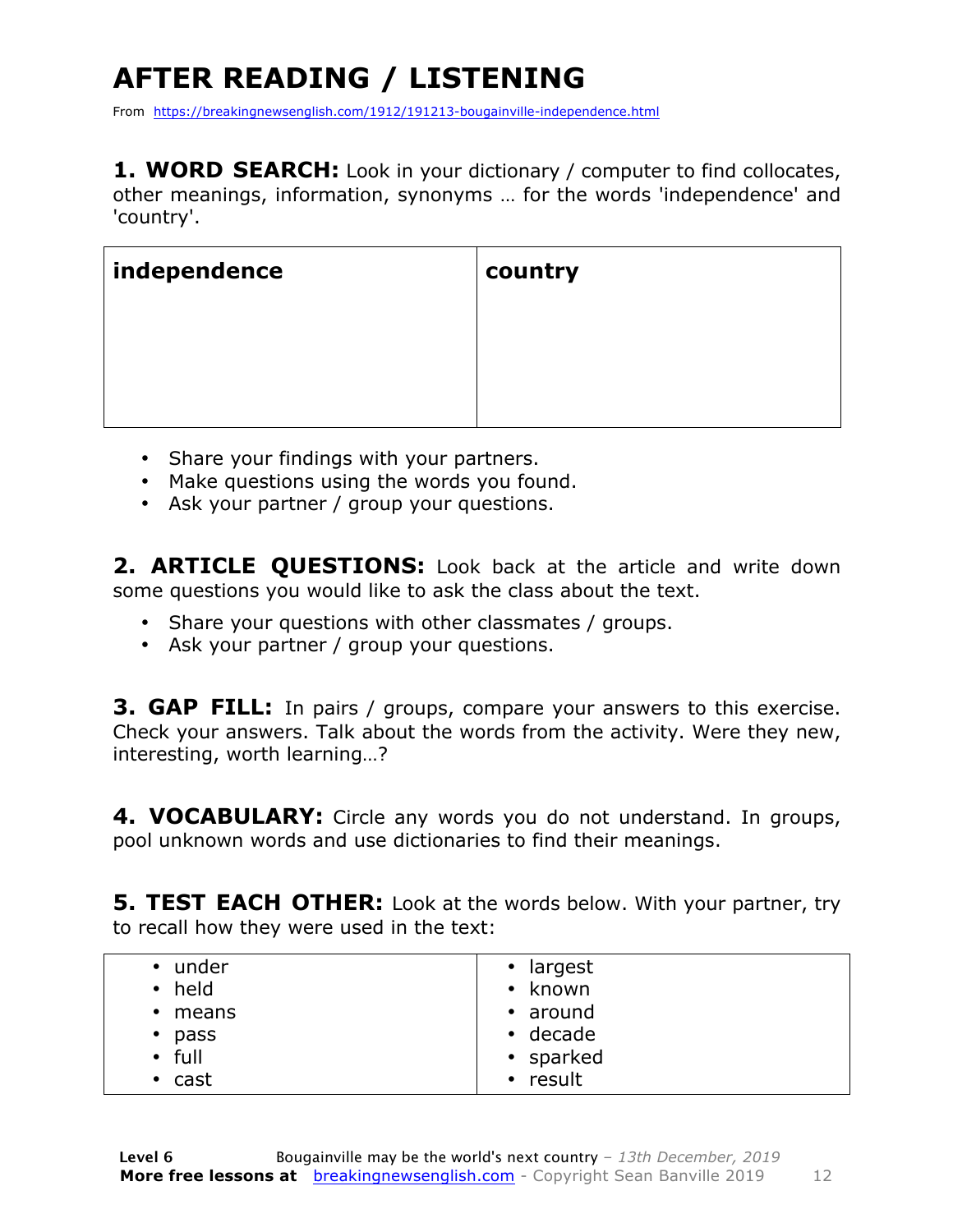### **INDEPENDENCE SURVEY**

From https://breakingnewsenglish.com/1912/191213-bougainville-independence.html

Write five GOOD questions about independence in the table. Do this in pairs. Each student must write the questions on his / her own paper.

When you have finished, interview other students. Write down their answers.

|      | STUDENT 1 | STUDENT 2 | STUDENT 3 |
|------|-----------|-----------|-----------|
| Q.1. |           |           |           |
| Q.2. |           |           |           |
| Q.3. |           |           |           |
| Q.4. |           |           |           |
| Q.5. |           |           |           |

- Now return to your original partner and share and talk about what you found out. Change partners often.
- Make mini-presentations to other groups on your findings.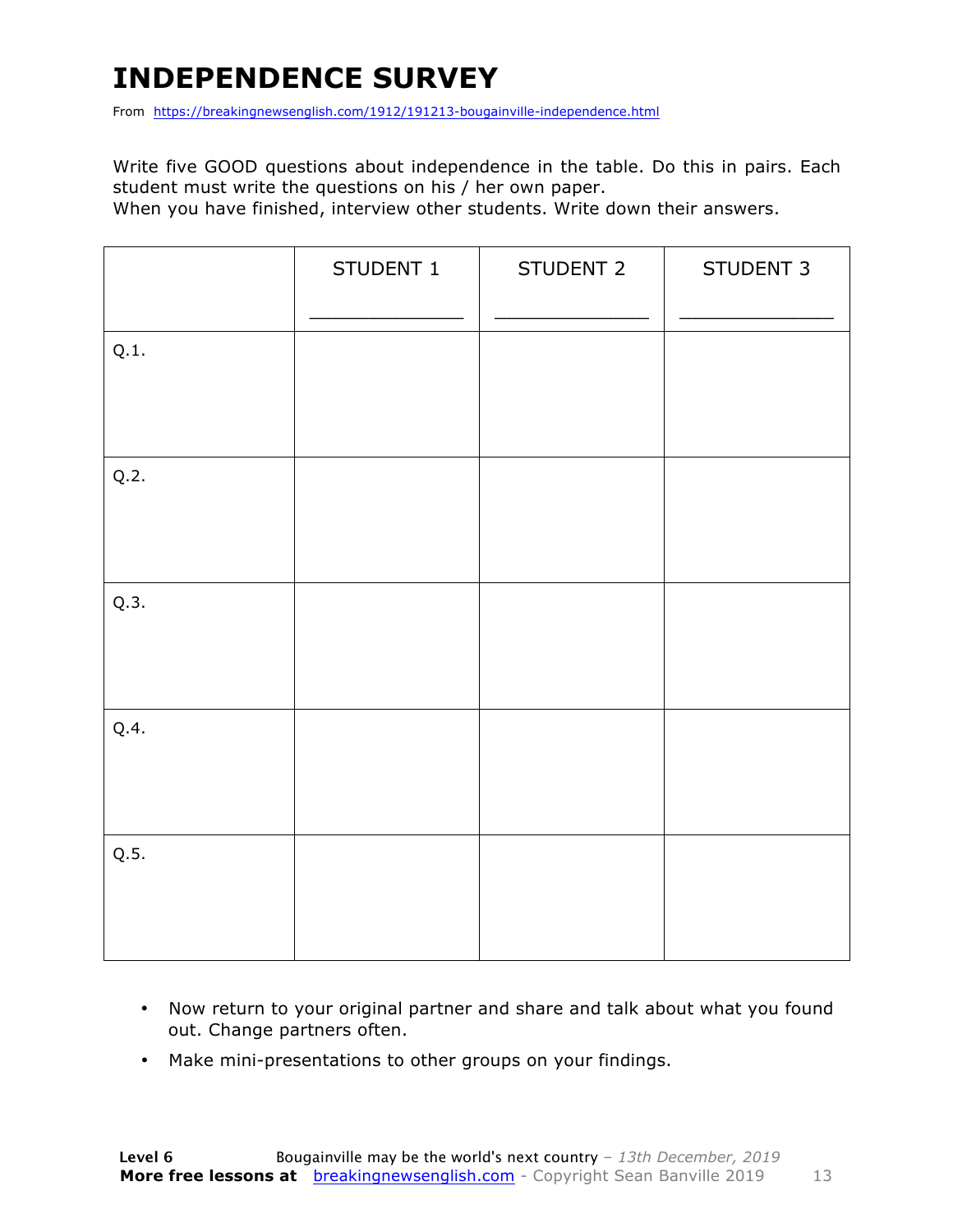### **INDEPENDENCE DISCUSSION**

STUDENT A's QUESTIONS (Do not show these to student B)

- 1. What did you think when you read the headline?
- 2. What images are in your mind when you hear the word 'independence'?
- 3. What do you know about Papua New Guinea?
- 4. What do you know about your country's independence?
- 5. What regions of the world should get their independence?
- 6. Why do countries not want to grant independence to their regions?
- 7. Can the world have too many countries?
- 8. Would independence for more regions bring peace?
- 9. Should Papua New Guinea give independence to Bougainville?
- 10. What advice do you have for the people of Bougainville?

*Bougainville may be the world's next country – 13th December, 2019* Thousands more free lessons at breakingnewsenglish.com

### -----------------------------------------------------------------------------

#### **INDEPENDENCE DISCUSSION**

STUDENT B's QUESTIONS (Do not show these to student A)

- 11. Did you like reading this article? Why/not?
- 12. What do you think of when you hear the word 'vote'?
- 13. What do you think about what you read?
- 14. What do you know about Bougainville?
- 15. What regions are fighting for independence today?
- 16. What are the reasons for not giving a region independence?
- 17. Which is better independence or greater autonomy?
- 18. Would you fight for independence?
- 19. What was the biggest struggle for independence in history?
- 20. What questions would you like to ask Bougainville's leader?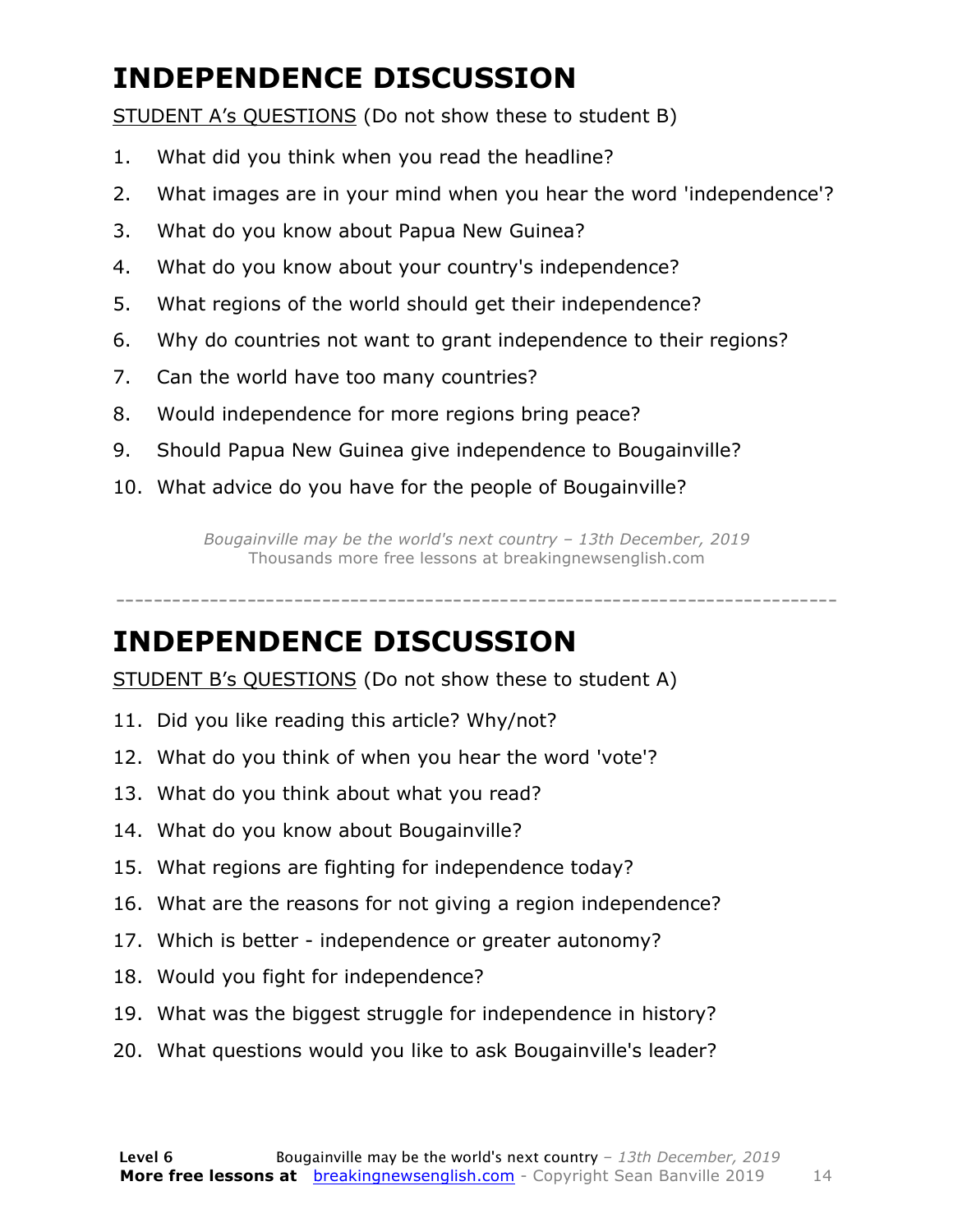### **DISCUSSION (Write your own questions)**

STUDENT A's QUESTIONS (Do not show these to student B)

| 1. |                                                                                                                       |
|----|-----------------------------------------------------------------------------------------------------------------------|
|    |                                                                                                                       |
| 2. |                                                                                                                       |
|    |                                                                                                                       |
| 3. |                                                                                                                       |
|    |                                                                                                                       |
| 4. | <u> 1989 - Johann Stoff, deutscher Stoff, der Stoff, der Stoff, der Stoff, der Stoff, der Stoff, der Stoff, der S</u> |
|    |                                                                                                                       |
| 5. |                                                                                                                       |
|    |                                                                                                                       |
| 6. |                                                                                                                       |
|    | Copyright © breakingnewsenglish.com 2019                                                                              |

**DISCUSSION (Write your own questions)** 

STUDENT B's QUESTIONS (Do not show these to student A)

| 1. | <u> 1989 - Andrea Barbara, Amerikaansk politiker (</u>                           |  |  |
|----|----------------------------------------------------------------------------------|--|--|
| 2. |                                                                                  |  |  |
|    |                                                                                  |  |  |
| 3. |                                                                                  |  |  |
| 4. | <u> 1989 - Andrea Brand, amerikansk politik (</u>                                |  |  |
| 5. | <u> 1980 - Johann Barn, mars eta bainar eta bainar eta horrialdea (h. 1980).</u> |  |  |
| 6. |                                                                                  |  |  |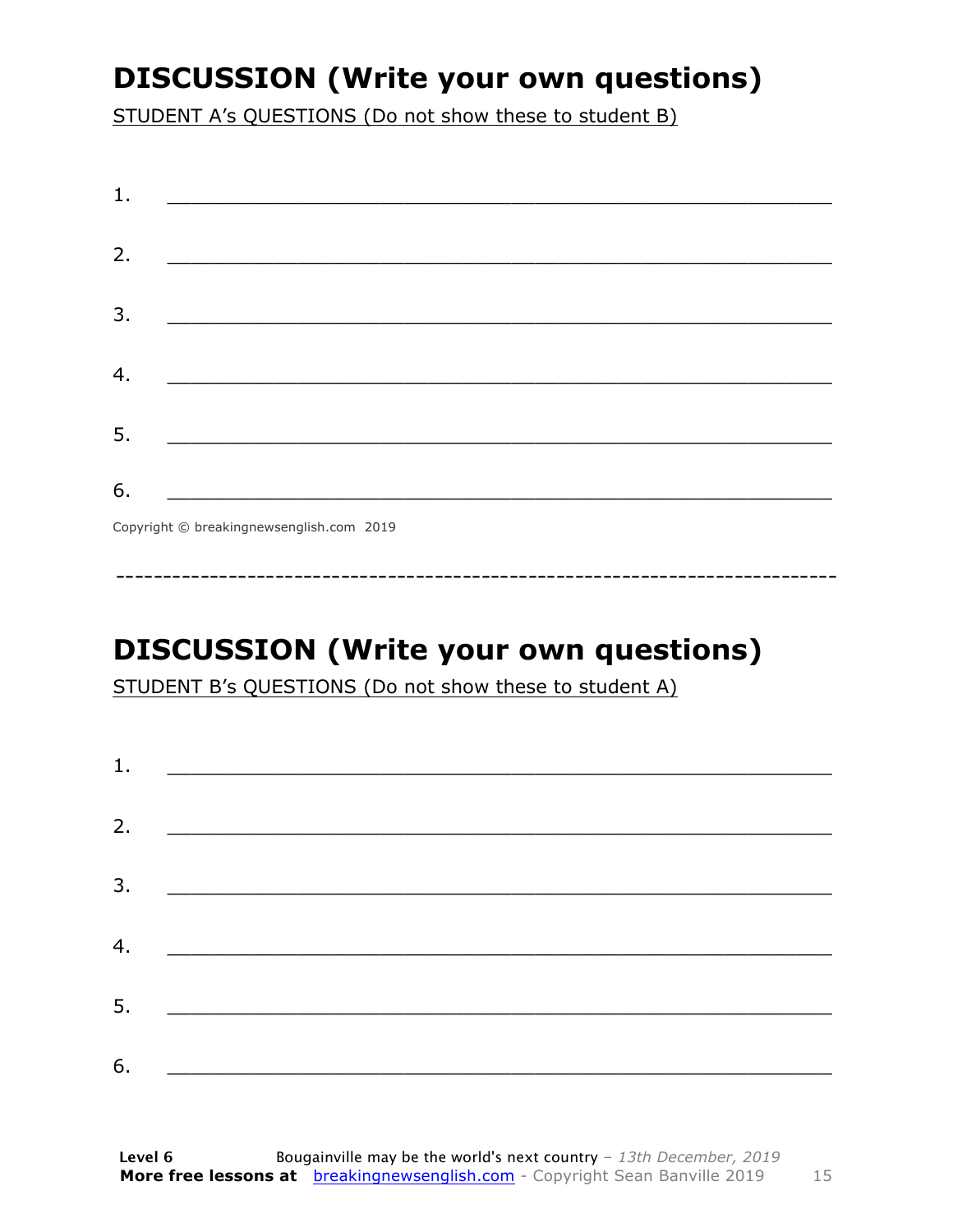### **LANGUAGE - CLOZE**

From https://breakingnewsenglish.com/1912/191213-bougainville-independence.html

The process is  $(1)$  way for the possible introduction of a new member to the global family of nations. The people of Bougainville in Papua New Guinea have voted overwhelmingly (2) \_\_\_\_ independence in a referendum. The vote was (3) \_\_\_\_ on the island between the 23rd of November and the 7th of December. The vote was a non-binding referendum, which (4) \_\_\_\_ the Papua New Guinea (PNG) government does not have to pass it into law. However, PNG gave the vote its full (5) \_\_\_\_ and should now consider acting on the result of the vote. Voters had two options - greater autonomy or full independence. Over 181,000 people (6) their ballot and nearly 98 per cent of them voted in favour of independence.

Bougainville is the largest island of the PNG (7) \_\_\_\_ of islands. It is geographically part of the Solomon Islands (8) \_\_\_\_ and used to be known as the Republic of North Solomons. It has a population of around 250,000 people. Bougainvilleans started a fight to achieve their independence in the 1960s. This was a (9) \_\_\_\_ before Papua New Guinea was granted independence in 1975. Bougainville was declared part of PNG in 1976. This (10) the Bougainville Civil War between 1988–1998. Over 20,000 people lost their lives in (11) \_\_\_\_ conflict. The Prime Minister of PNG said: "I ask for some time for the people of PNG to absorb and process this result." He said his government was committed to (12) \_\_\_\_ to the poll's result.

#### **Put the correct words from the table below in the above article.**

| 1.  | (a) | about    | (b) | under     | (c) | over        | (d) | through |
|-----|-----|----------|-----|-----------|-----|-------------|-----|---------|
| 2.  | (a) | that     | (b) | for       | (c) | toward      | (d) | over    |
| 3.  | (a) | handled  | (b) | touched   | (c) | grasped     | (d) | held    |
| 4.  | (a) | meaning  | (b) | means     | (c) | meant       | (d) | mean    |
| 5.  | (a) | indent   | (b) | repent    | (c) | invent      | (d) | consent |
| 6.  | (a) | vast     | (b) | mast      | (c) | cast        | (d) | last    |
| 7.  | (a) | chain    | (b) | link      | (c) | lock        | (d) | shackle |
| 8.  | (a) | arpeggio | (b) | archangel | (c) | archipelago | (d) | archery |
| 9.  | (a) | timing   | (b) | timeline  | (c) | century     | (d) | decade  |
| 10. | (a) | sparked  | (b) | spanked   | (c) | sparkled    | (d) | specked |
| 11. | (a) | that     | (b) | what      | (c) | then        | (d) | there   |
| 12. | (a) | adhering | (b) | gluing    | (c) | fastening   | (d) | pasting |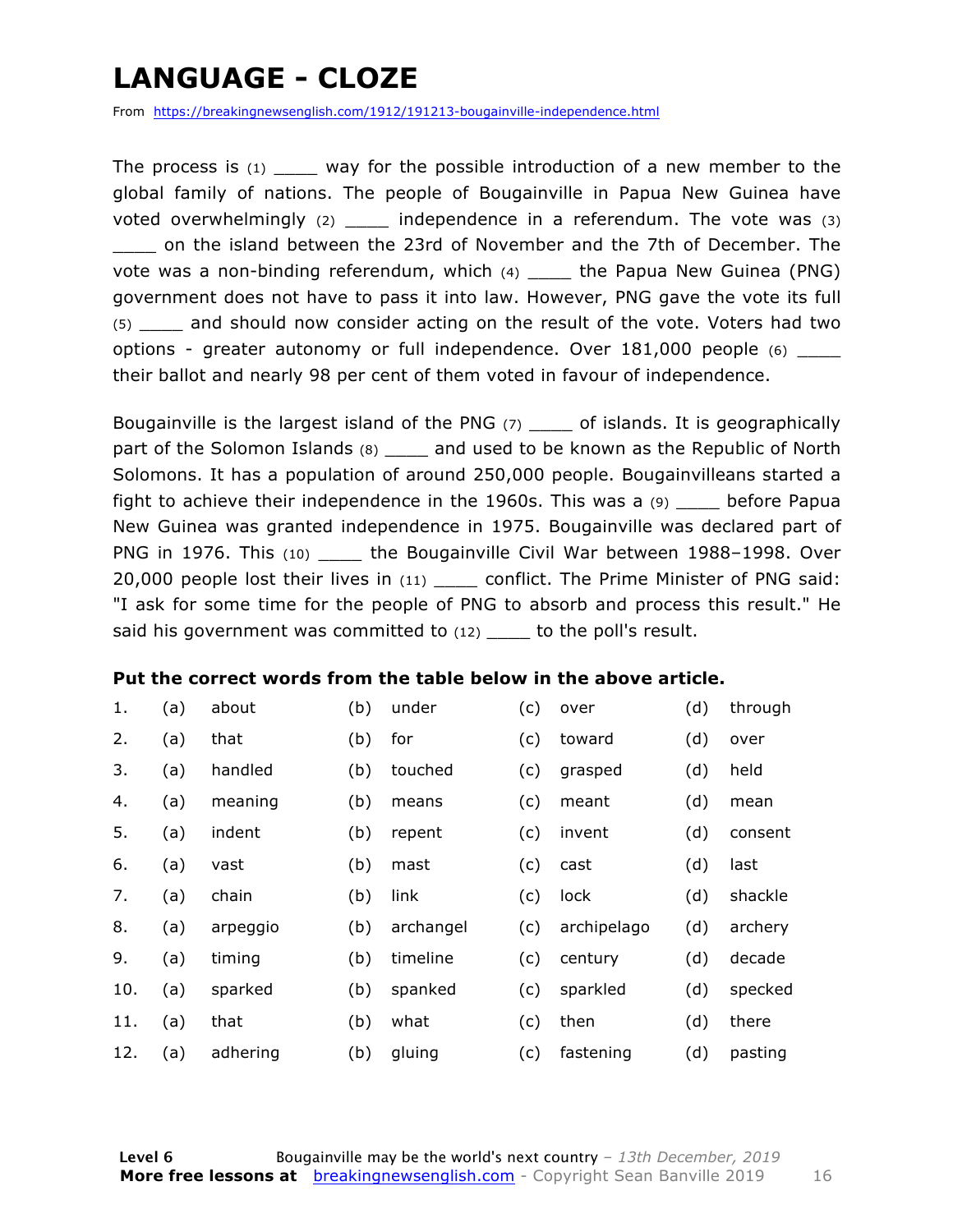### **SPELLING**

From https://breakingnewsenglish.com/1912/191213-bougainville-independence.html

#### **Paragraph 1**

- 1. voted mnhlwrilyoveeg for independence
- 2. a non-binding reeuefndrm
- 3. PNG gave the vote its full cntseon
- 4. greater motyouan
- 5. Over 181,000 people cast their ollbat
- 6. voted in vafuro of independence

#### **Paragraph 2**

- 7. part of the Solomon Islands erioaglpcha
- 8. This was a edcade before
- 9. Bougainville was aeldcedr part of PNG
- 10. sroabb and process this result
- 11. He said his government was mdemcotti
- 12. agdehinr to the poll's result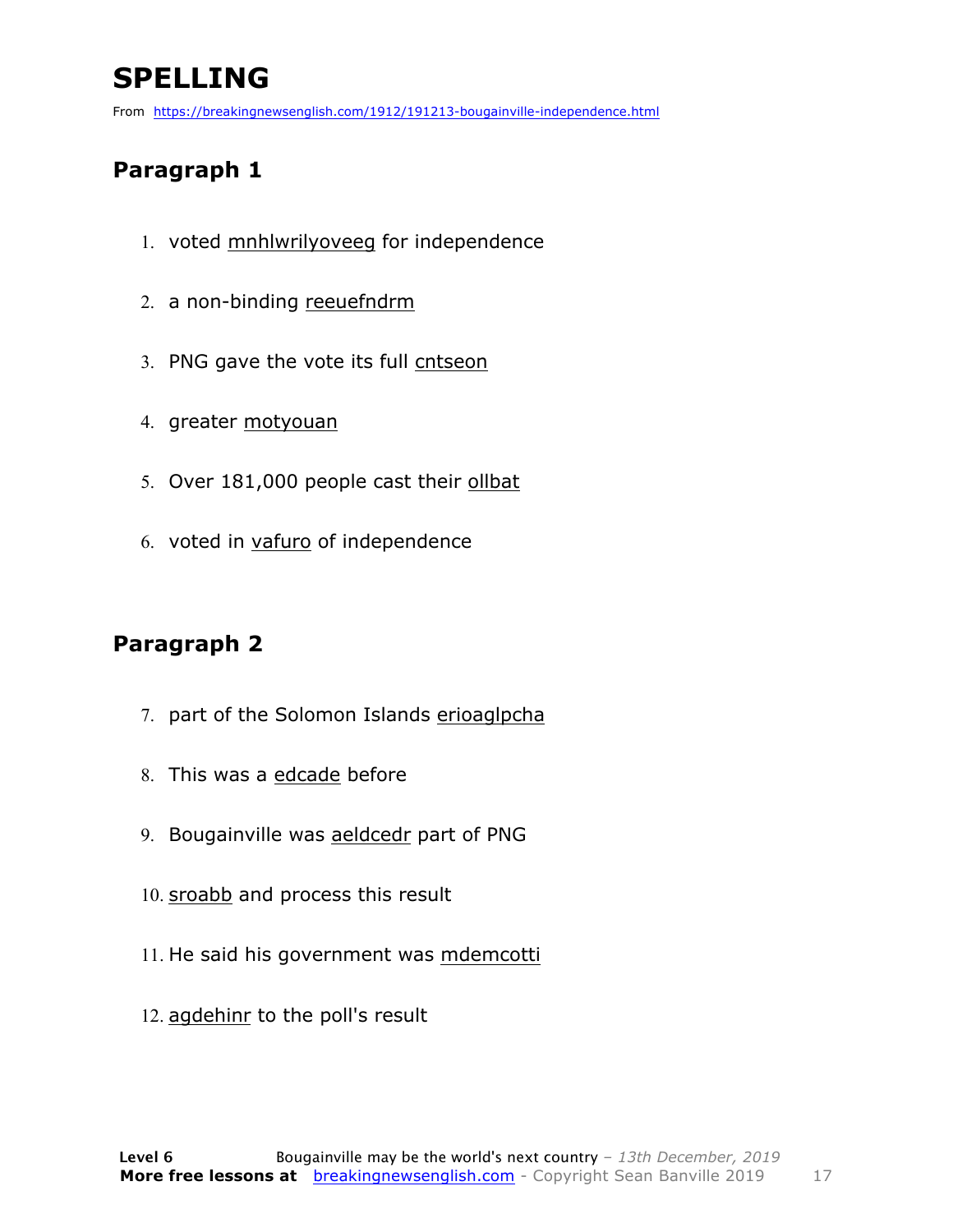### **PUT THE TEXT BACK TOGETHER**

From https://breakingnewsenglish.com/1912/191213-bougainville-independence.html

#### **Number these lines in the correct order.**

- ( ) acting on the result of the vote. Voters had two options greater autonomy or full independence. Over 181,000 people
- ( ) nations. The people of Bougainville in Papua New Guinea have voted overwhelmingly
- ( ) government does not have to pass it into law. However, PNG gave the vote its full consent and should now consider
- ( ) granted independence in 1975. Bougainville was declared part of PNG in 1976. This sparked the Bougainville Civil War
- ( ) the 7th of December. The vote was a non-binding referendum, which means the Papua New Guinea (PNG)
- ( ) Bougainville is the largest island of the PNG chain of islands. It is geographically part of the Solomon Islands
- ( ) of PNG said: "I ask for some time for the people of PNG to absorb and process this
- ( ) archipelago and used to be known as the Republic of North Solomons. It has a population of around 250,000 people. Bougainvilleans started
- ( ) cast their ballot and nearly 98 per cent of them voted in favour of independence.
- ( ) for independence in a referendum. The vote was held on the island between the 23rd of November and
- ( ) a fight to achieve their independence in the 1960s. This was a decade before Papua New Guinea was
- ( ) result." He said his government was committed to adhering to the poll's result.
- ( ) between 1988–1998. Over 20,000 people lost their lives in that conflict. The Prime Minister
- ( *1* ) The process is under way for the possible introduction of a new member to the global family of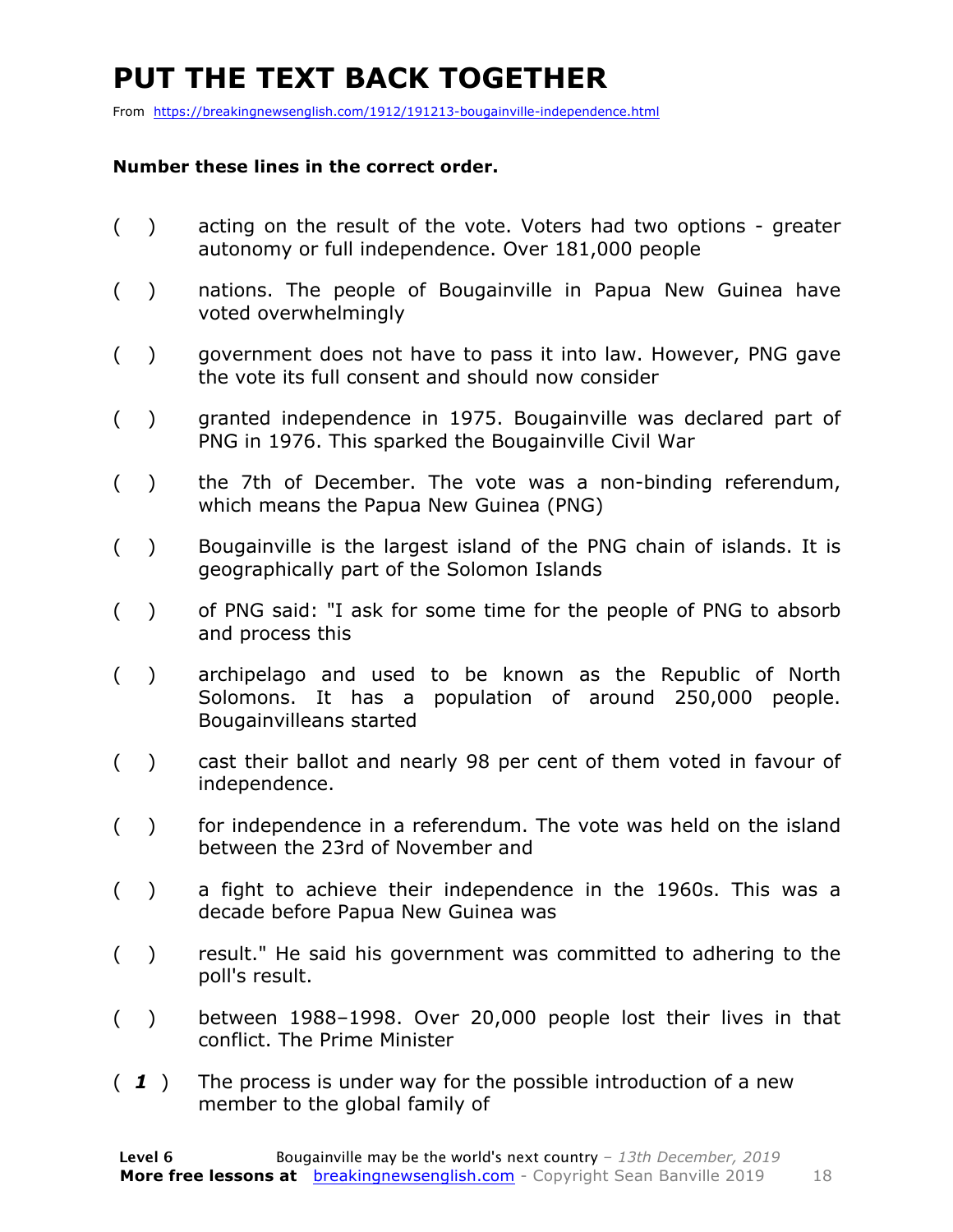#### **PUT THE WORDS IN THE RIGHT ORDER**

From https://breakingnewsenglish.com/1912/191213-bougainville-independence.html

1. possible a new member . of introduction The

2. for in overwhelmingly independence Voted referendum . a

3. pass not have does to The it . government

4. consent . the full vote its gave PNG However,

5. favour . Nearly in them cent per voted of 98

6. geographically is Islands . the It part Solomon of

7. a 250,000 population of has people . It around

8. decade granted before A was PNG independence .

9. in Over that lives conflict . 20,000 their lost

10. government adhering the to His poll . committed to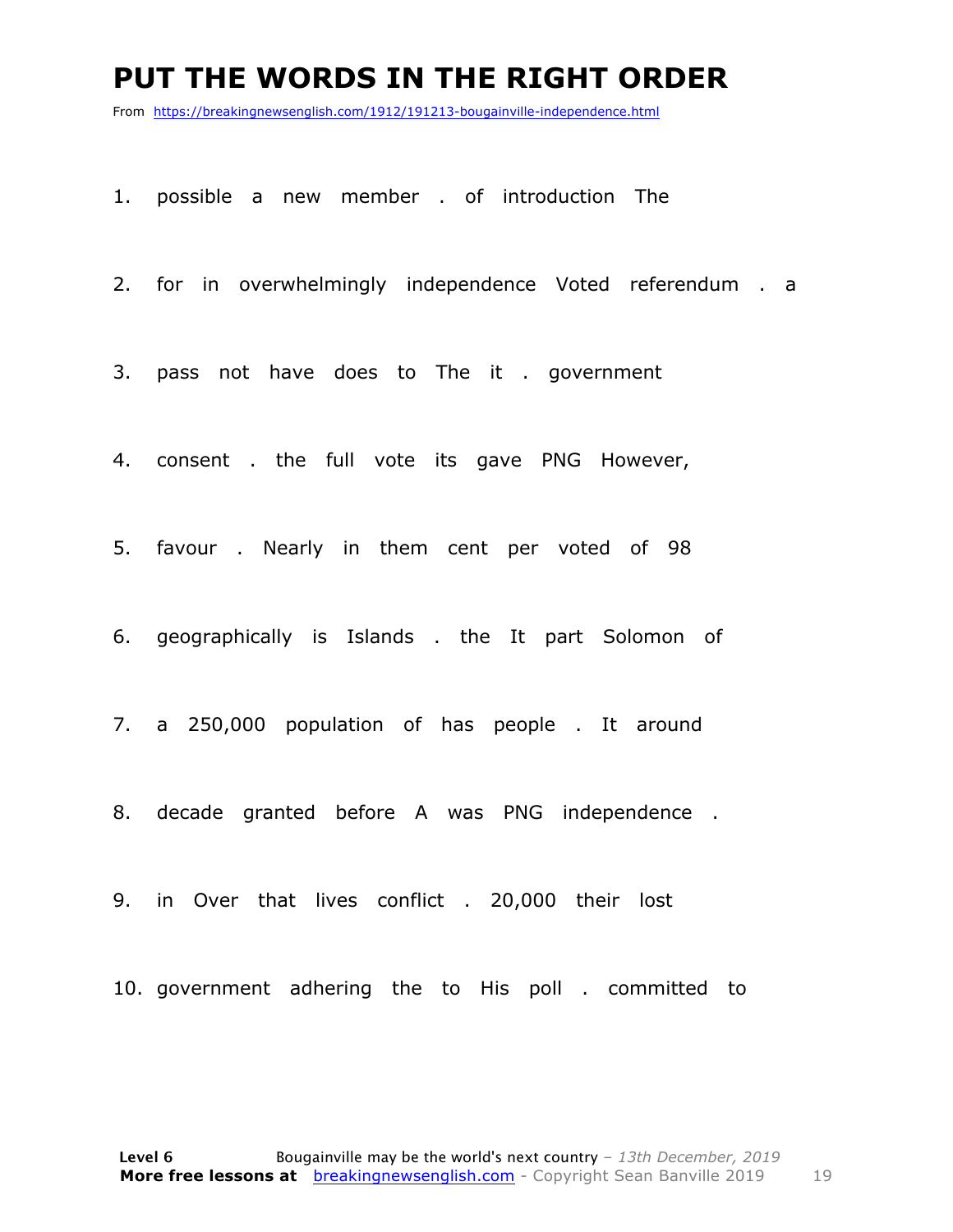### **CIRCLE THE CORRECT WORD (20 PAIRS)**

From https://breakingnewsenglish.com/1912/191213-bougainville-independence.html

The process is *under / over* way for the possible introduction of a new member to the global family of *nationals / nations*. The people of Bougainville in Papua New Guinea have voted overwhelmingly for independence *on / in* a referendum. The vote was *held / handled* on the island between the 23rd of November and the 7th of December. The vote was a non-binding referendum, which *meaning / means* the Papua New Guinea (PNG) government does not have to pass it *onto / into* law. However, PNG gave the vote its full *consensus / consent* and should now consider acting *on / in* the result of the vote. Voters had two *captions / options* greater autonomy or full independence. Over 181,000 people *vast / cast* their ballot and nearly 98 per cent of them voted in favour of independence.

Bougainville is the largest island of the PNG *shackle / chain* of islands. It is geographically *party / part* of the Solomon Islands *archipelago / arpeggio* and used to be *known / knowing* as the Republic of North Solomons. It has a population of around 250,000 people. Bougainvilleans started a *fright / fight* to achieve their independence in the 1960s. This was a *decade / century* before Papua New Guinea was *gained / granted* independence in 1975. Bougainville was declared part of PNG in 1976. This sparked the Bougainville Civil War between 1988–1998. Over 20,000 people lost their lives in that *conundrum / conflict*. The Prime Minister of PNG said: "I ask for some time for the people of PNG to *absorb / osmosis* and process this result." He said his government was committed to *pasting / adhering* to the poll's result.

#### **Talk about the connection between each pair of words in italics, and why the correct word is correct.**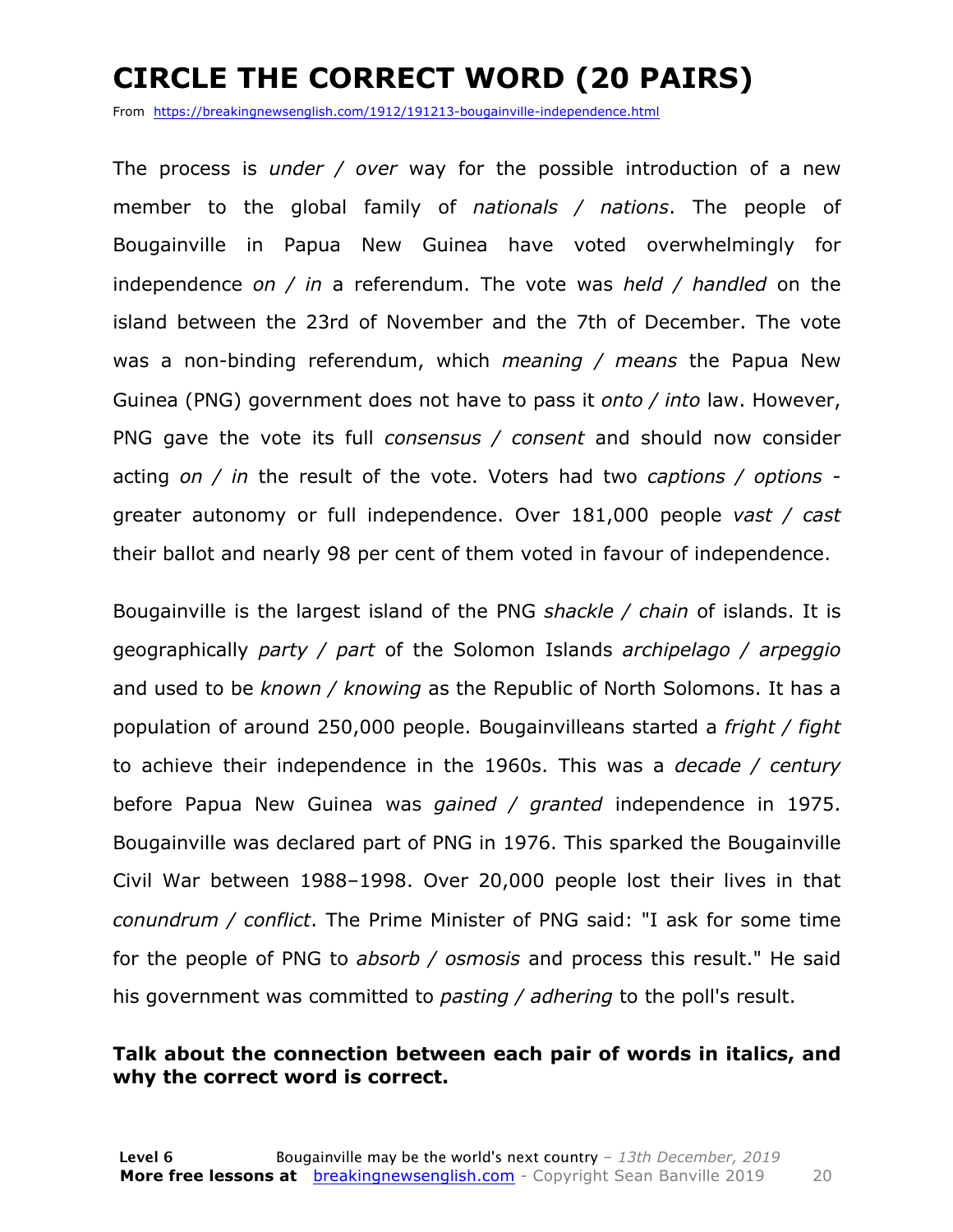### **INSERT THE VOWELS (a, e, i, o, u)**

From https://breakingnewsenglish.com/1912/191213-bougainville-independence.html

T h\_ p r\_c\_s s \_s \_n d\_r w\_y f\_r t h\_ p\_s s\_b l\_ \_n t r\_d\_c t\_ **\_** n \_f \_ n\_w m\_m b\_r t\_ t h\_ g l\_b\_l f\_m\_l y \_f n\_t\_ **\_** n s . T h \_ p\_ **\_** p l\_ \_f B\_ **\_** g \_ **\_** n v\_l l\_ \_n  $P_P$ <sub>--</sub> N\_w G<sub>--</sub> n\_\_ h\_v\_ v\_t\_d \_v\_r w h\_l m\_n g l y  $f_r$  \_n d\_p\_n d\_n c\_ \_n \_ r\_f\_r\_n d\_m . T h\_ v\_t\_ w\_s h\_l d \_n t h\_ \_s l\_n d b\_t w\_ **\_** n t h\_ 2 3 r d \_f  $N_v_m$  b\_r \_n d t h\_ 7 t h \_f D\_c\_m b\_r . T h\_ v\_t\_ w\_s \_ n\_n - b\_n d\_n g r\_f\_r\_n d\_m , w h\_c h m\_ **\_** n s t h\_ P\_p\_ **\_** N\_w G\_ **\_** n \_ **\_** ( P N G ) g\_v\_r n m\_n t d \_ **\_** s n\_t h\_v\_ t\_ p\_s s \_t \_n t\_ l\_w . H\_w\_v\_r , P N G g\_v\_ t h\_ v\_t\_ \_t s f\_l l c\_n s\_n t \_n d s h\_ **\_** l d  $n_w$  c\_n s\_d\_r \_c t\_n g \_n t h\_ r\_s\_l t \_f t h\_ v\_t\_. V\_t\_r s h\_d t w\_ \_p t\_ **\_** n s - g r\_ **\_** t\_r \_ **\_** t\_n\_m y \_r f\_l l \_n d\_p\_n d\_n c\_. O v\_r 1 8 1 , 0 0 0 p\_ **\_** p l\_ c\_s t t h\_ **\_** r b\_l l\_t \_n d n\_ **\_** r l y 9 8 p\_r c\_n t \_f t h\_m v\_t\_d \_n f\_v\_ **\_** r \_f \_n d\_p\_n d\_n c\_.

B \_ **\_** g \_ **\_** n v\_l l\_ \_s t h\_ l\_r g\_s t \_s l\_n d \_f t h\_ P N G c h\_ **\_** n \_f \_s l\_n d s . I t \_s g\_ **\_** g r\_p h\_c\_l l y  $p_r$  t  $_f$  t h  $S_l$  m\_n I s l\_n d s  $_r$  c h\_p\_l\_g\_ \_n d \_s\_d t\_ b\_ k n\_w n \_s t h\_ R\_p\_b l\_c \_f N\_r t h S\_l\_m\_n s . I t h\_s \_ p\_p\_l\_t\_ **\_** n \_f \_r\_ **\_** n d 2 5 0 , 0 0 0 p\_ **\_** p l\_. B\_ **\_** g \_ **\_** n v\_l l\_ **\_** n s s t\_r t\_d \_ f\_g h t t\_ \_c h\_ **\_** v\_ t h\_ **\_** r \_n d\_p\_n d\_n c\_ \_n t h\_ 1 9 6 0 s . T h\_s w\_s \_ d\_c\_d\_ b\_f\_r\_ P\_p\_ **\_** N\_w G\_ **\_** n \_ **\_**  w\_s g r\_n t\_d \_n d\_p\_n d\_n c\_ \_n 1 9 7 5 . B\_ **\_** g \_ **\_** n v\_l l\_ w\_s d\_c l\_r\_d p\_r t \_f P N G \_n 1 9 7 6 . T h\_s s p\_r k\_d t h\_ B\_ **\_** g \_ **\_** n v\_l l\_ C\_v\_l W\_r b\_t w \_ **\_** n 1 9 8 8 – 1 9 9 8 . O v\_r 2 0 , 0 0 0 p\_ **\_** p l\_ l\_s t t h\_ **\_** r l\_v\_s \_n t h\_t c\_n f l\_c t . T h\_ P r\_m\_ M\_n\_s t\_r \_f P N G s\_ **\_** d : " I \_s k f\_r s\_m\_ t\_m\_  $f_r$  t h\_ p\_\_ p l\_ \_f P N G t\_ \_b s\_r b \_n d p r\_c\_s s t h\_s r\_s\_l t . " H\_ s\_ **\_** d h\_s g\_v\_r n m\_n t w\_s c\_m m\_t t\_d t\_ \_d h\_r\_n g t\_ t h\_ p\_l l ' s r\_s\_l t .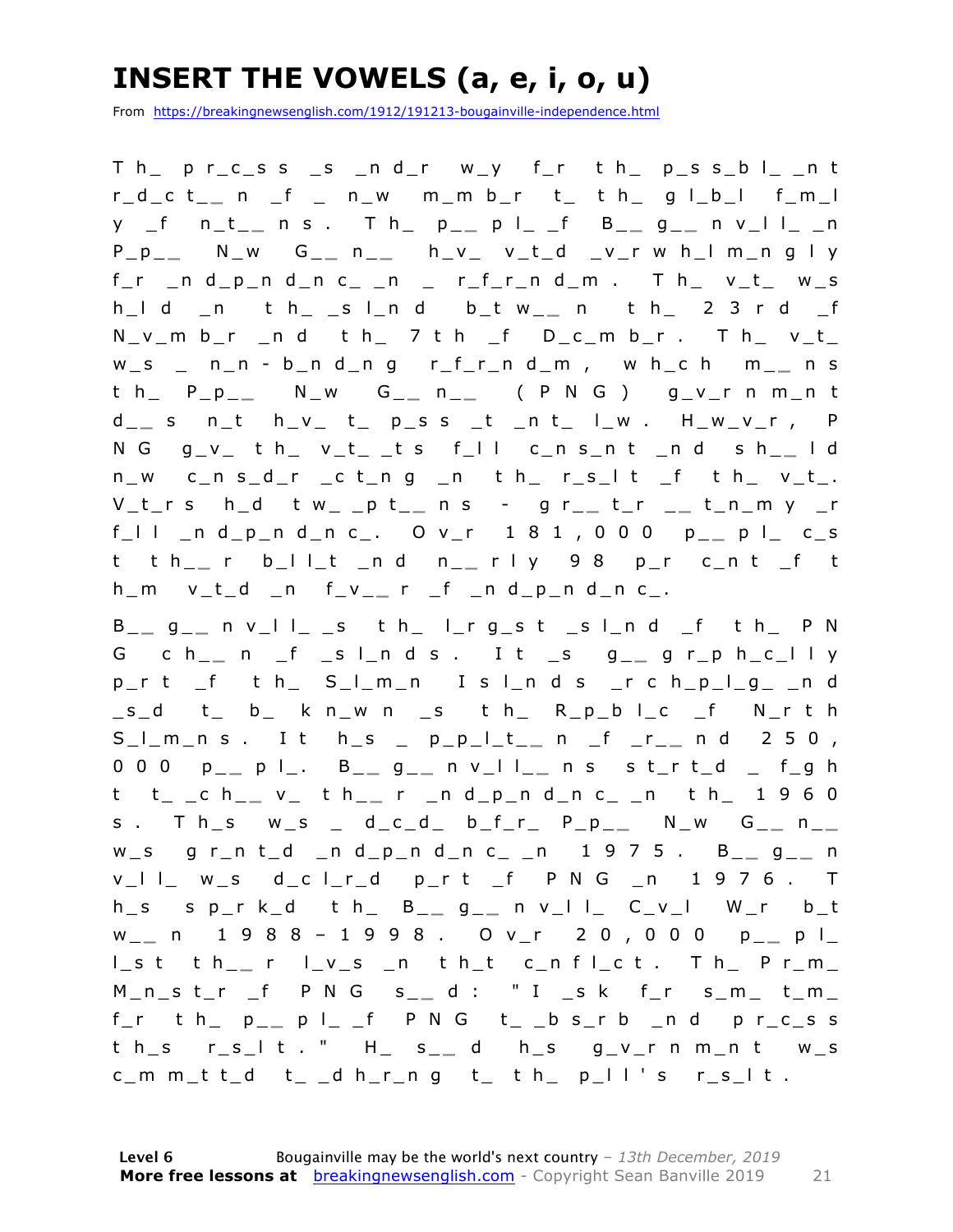#### **PUNCTUATE THE TEXT AND ADD CAPITALS**

From https://breakingnewsenglish.com/1912/191213-bougainville-independence.html

the process is under way for the possible introduction of a new member to the global family of nations the people of bougainville in papua new guinea have voted overwhelmingly for independence in a referendum the vote was held on the island between the 23rd of november and the 7th of december the vote was a nonbinding referendum which means the papua new guinea png government does not have to pass it into law however png gave the vote its full consent and should now consider acting on the result of the vote voters had two options greater autonomy or full independence over 181000 people cast their ballot and nearly 98 per cent of them voted in favour of independence

bougainville is the largest island of the png chain of islands it is geographically part of the solomon islands archipelago and used to be known as the republic of north solomons it has a population of around 250000 people bougainvilleans started a fight to achieve their independence in the 1960s this was a decade before papua new guinea was granted independence in 1975 bougainville was declared part of png in 1976 this sparked the bougainville civil war between 19881998 over 20000 people lost their lives in that conflict the prime minister of png said i ask for some time for the people of png to absorb and process this result he said his government was committed to adhering to the polls result.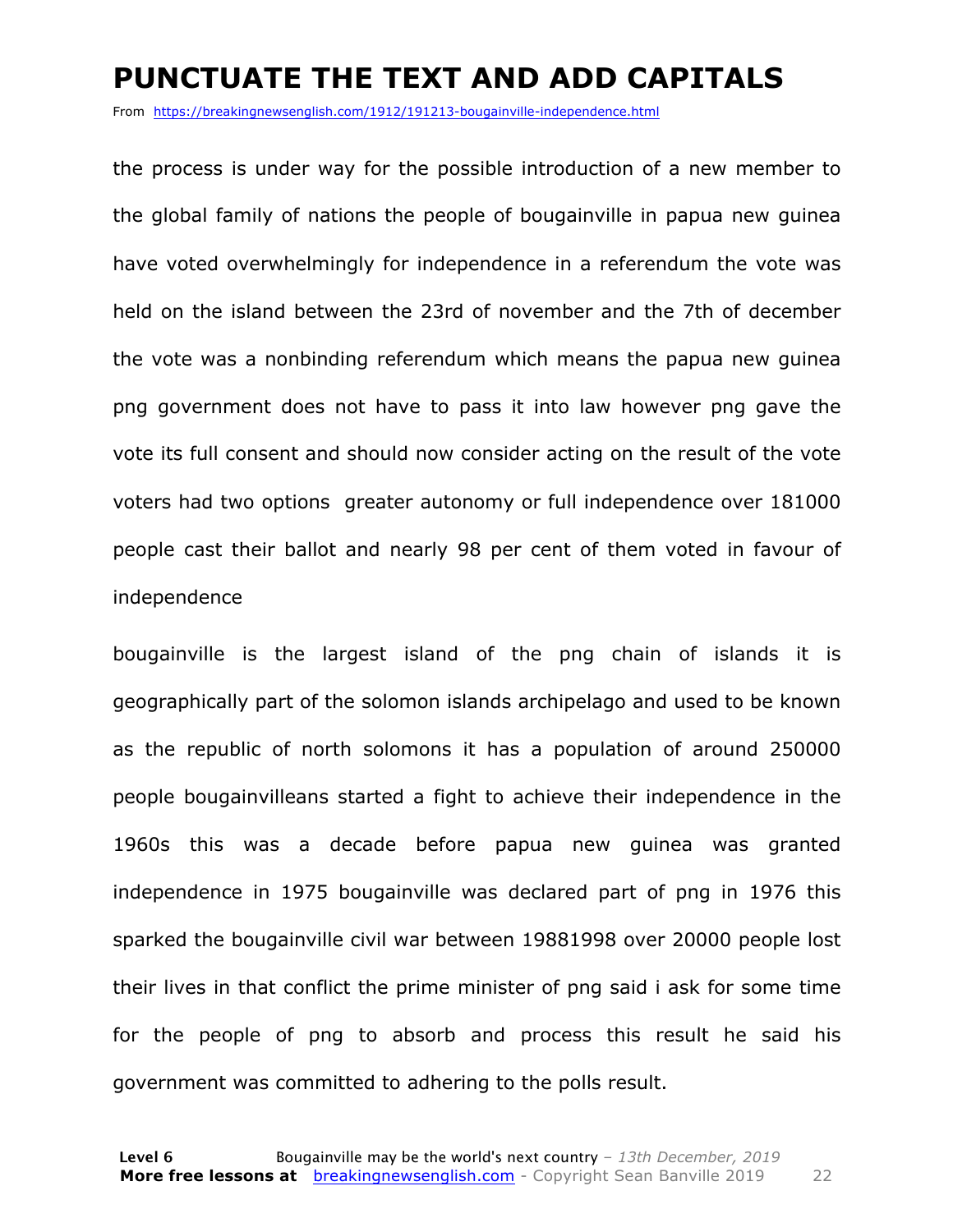## **PUT A SLASH ( / ) WHERE THE SPACES ARE**

From https://breakingnewsenglish.com/1912/191213-bougainville-independence.html

Theprocessisunderwayforthepossibleintroductionofanewmemberto theglobalfamilyofnations.ThepeopleofBougainvilleinPapuaNewGuin eahavevotedoverwhelminglyforindependenceinareferendum.Thev otewasheldontheislandbetweenthe23rdofNovemberandthe7thofDe cember.Thevotewasanon-bindingreferendum,whichmeansthePa puaNewGuinea(PNG)governmentdoesnothavetopassitintolaw.How ever,PNGgavethevoteitsfullconsentandshouldnowconsideractingon theresultofthevote.Votershadtwooptions-greaterautonomyorfulli ndependence.Over181,000peoplecasttheirballotandnearly98perce ntofthemvotedinfavourofindependence.Bougainvilleisthelargestisla ndofthePNGchainofislands.ItisgeographicallypartoftheSolomonIsla ndsarchipelagoandusedtobeknownastheRepublicofNorthSolomons. Ithasapopulationofaround250,000people.Bougainvilleansstartedafi ghttoachievetheirindependenceinthe1960s.Thiswasadecadebefore PapuaNewGuineawasgrantedindependencein1975.Bougainvillewas declaredpartofPNGin1976.ThissparkedtheBougainvilleCivilWarbet ween1988–1998.Over20,000peoplelosttheirlivesinthatconflict.T hePrimeMinisterofPNGsaid:"IaskforsometimeforthepeopleofPNGto absorbandprocessthisresult."Hesaidhisgovernmentwascommittedt oadheringtothepoll'sresult.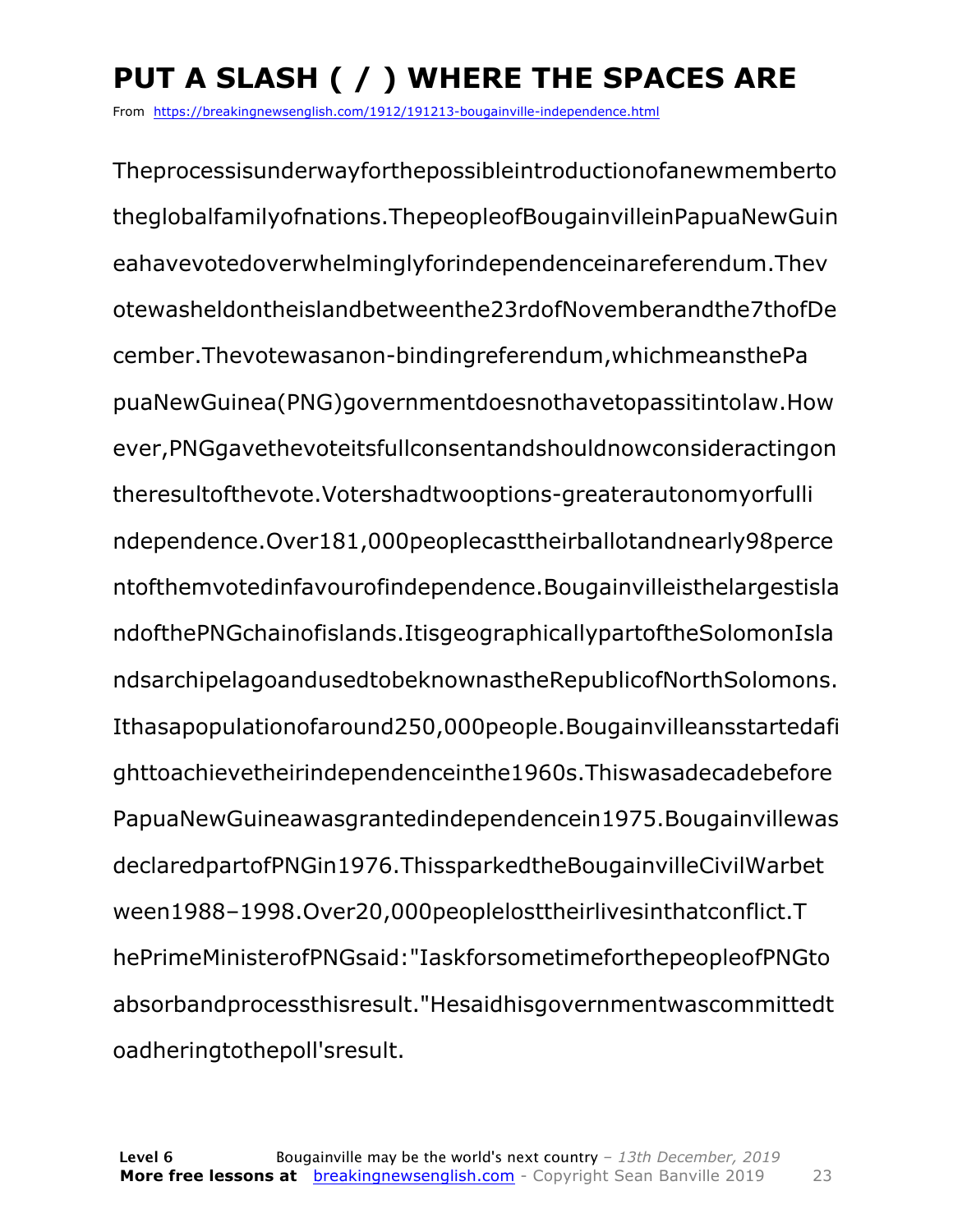### **FREE WRITING**

From https://breakingnewsenglish.com/1912/191213-bougainville-independence.html

Write about *independence* for 10 minutes. Comment on your partner's paper.

|  |  |  | $\overline{\phantom{0}}$ |
|--|--|--|--------------------------|
|  |  |  |                          |
|  |  |  | _____                    |
|  |  |  |                          |
|  |  |  |                          |
|  |  |  |                          |
|  |  |  |                          |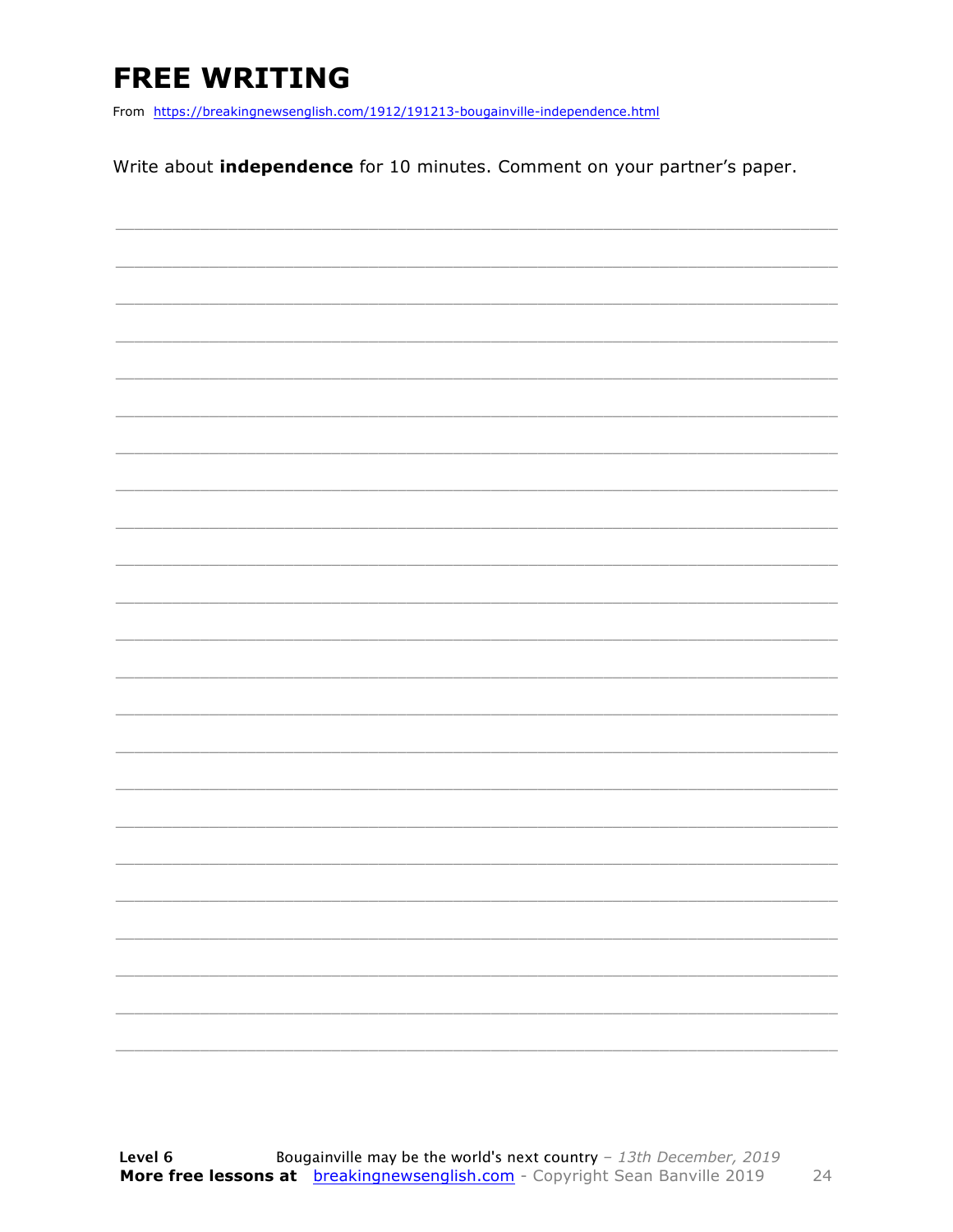### **ACADEMIC WRITING**

From https://breakingnewsenglish.com/1912/191213-bougainville-independence.html

More regions in the world should get their independence. Discuss.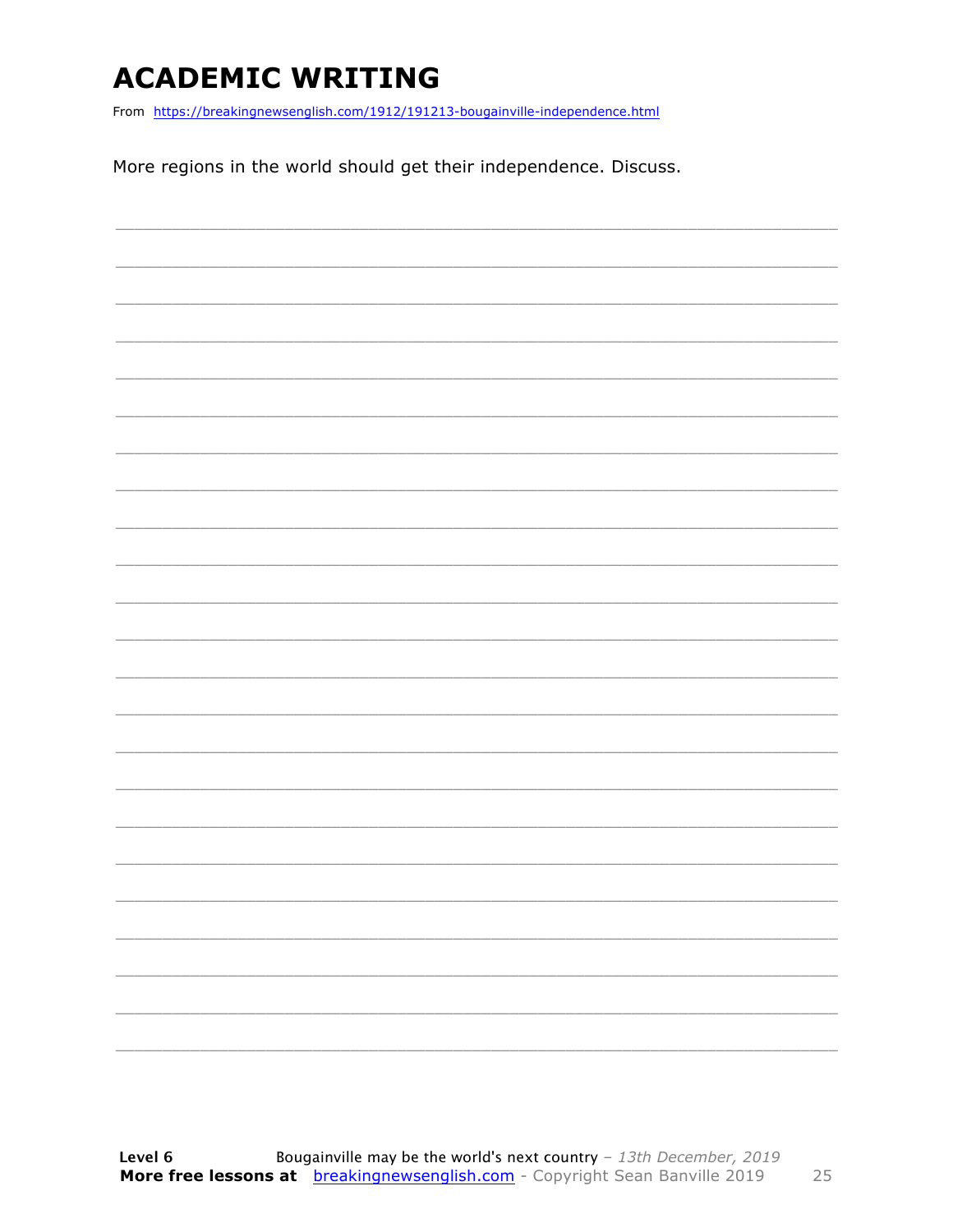#### **HOMEWORK**

**1. VOCABULARY EXTENSION:** Choose several of the words from the text. Use a dictionary or Google's search field (or another search engine) to build up more associations / collocations of each word.

**2. INTERNET:** Search the Internet and find out more about this news story. Share what you discover with your partner(s) in the next lesson.

**3. INDEPENDENCE:** Make a poster about independence. Show your work to your classmates in the next lesson. Did you all have similar things?

**4. NEW COUNTRIES:** Write a magazine article about creating more new countries. Include imaginary interviews with people who are for and against this.

Read what you wrote to your classmates in the next lesson. Write down any new words and expressions you hear from your partner(s).

**5. WHAT HAPPENED NEXT?** Write a newspaper article about the next stage in this news story. Read what you wrote to your classmates in the next lesson. Give each other feedback on your articles.

**6. LETTER:** Write a letter to an expert on independence. Ask him/her three questions about it. Give him/her three of your ideas on what new regions should get their independence. Read your letter to your partner(s) in your next lesson. Your partner(s) will answer your questions.